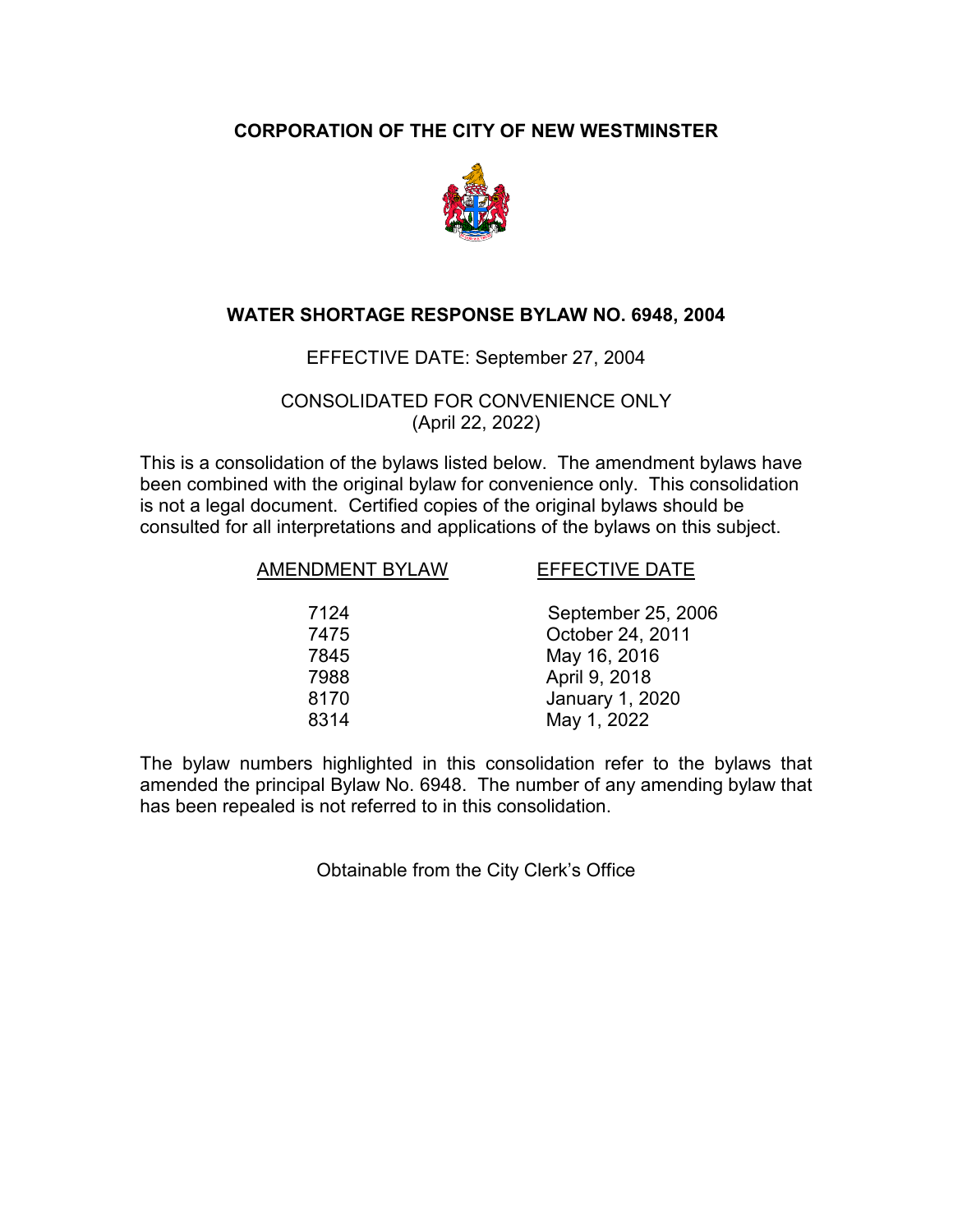### CORPORATION OF THE CITY OF NEW WESTMINSTER

### **BYLAW NO. 6948, 2004**

### A BYLAW TO REGULATE WATER SHORTAGE RESPONSE

THE COUNCIL OF THE CITY OF NEW WESTMINSTER, in open meeting assembled, enacts as follows:

#### **PART 1 : CITATION**

1.1 This Bylaw may be cited as the "Water Shortage Response Bylaw No. 6948, 2004".

#### **PART 2 : DEFINITIONS AND INTERPRETATION**

#### **BYLAW 7988, 2018**

- 2.1 In this Bylaw:
	- a) **Aesthetic cleaning** means the use of water for cleaning when it is not for a health or safety reason.
	- b) **Aesthetic water feature** means a fountain, pond, or other water feature that primarily serves an aesthetic purpose. It does not include ponds that contain fish.
	- c) **Automatic shut-off device** means a device attached to a water hose that shuts off the supply of water automatically unless hand pressure is applied to operate the device.
	- d) **Automatic vehicle wash system** includes:
		- i. **Conveyor vehicle wash**  a commercial vehicle washing facility where the customer's vehicle moves through an enclosed conveyance mechanism during the wash.
		- ii. **In-bay vehicle wash**  a commercial vehicle washing facility where the customer parks the vehicle inside a bay, and the vehicle remains stationary while a spray mechanism moves over the vehicle to clean it.

#### **BYLAW 8314, 2022**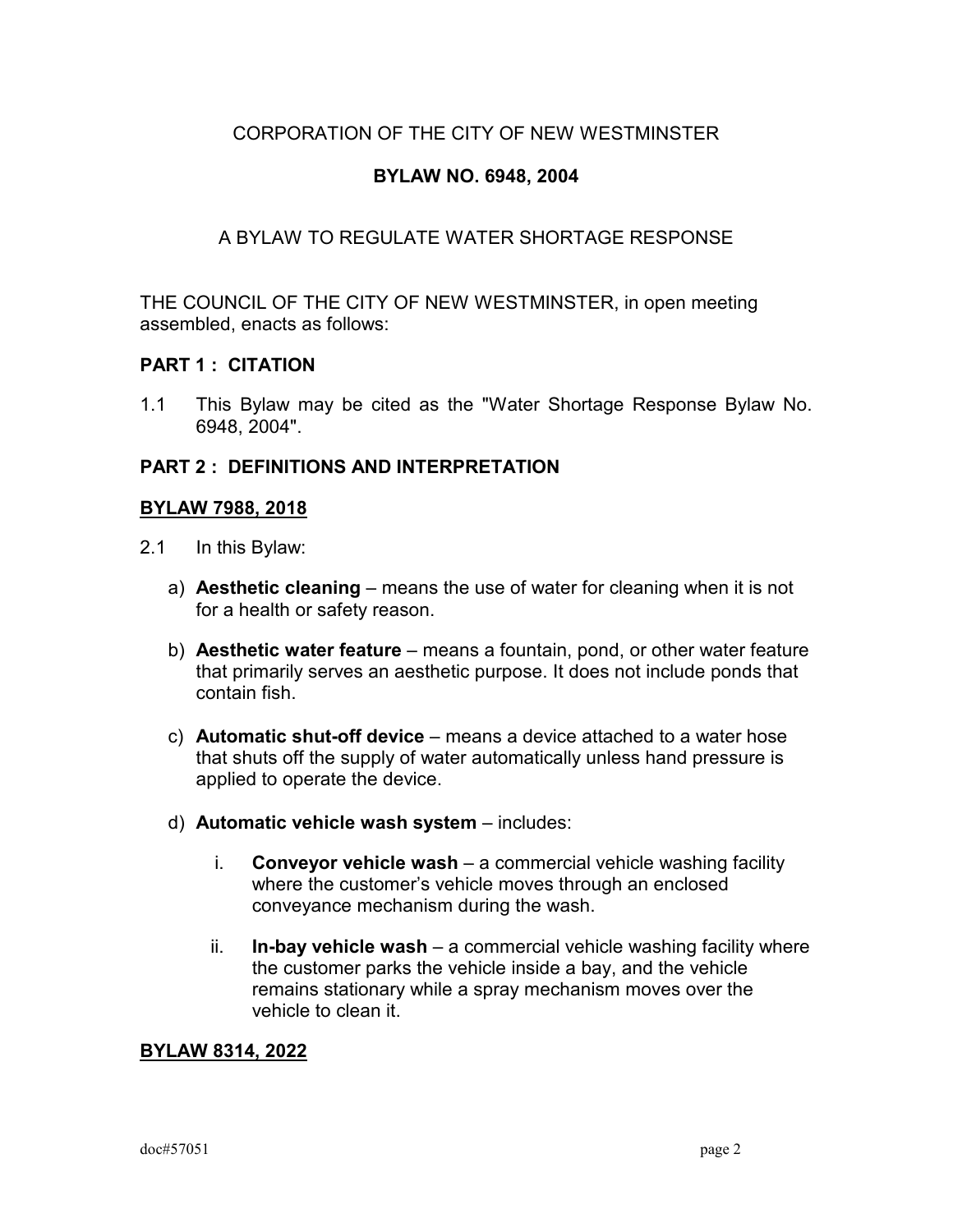- e) **Automatic Watering**  means applying water using an automated water delivery system that required only minimal human intervention or supervision and typically employs mechanical, electronic, or other components and devices, including but not limited to timers, sensors, computers, or mechanical appliances.
- f) **Basic wash and rinse cycle** means a process sequence in an automatic vehicle wash system that consists of a single wash stage followed by a single rinse stage and no additional processes or optional stages; typically this is the minimum level of service that a customer can select, where total water usage is less than 200 litres per vehicle.
- g) **Commercial cleaning operation** means a company, partnership, or person that offers commercial cleaning services, including pressure washing, window cleaning, and other similar building cleaning services, to the public for a fee.
- h) **Commercial vehicle washing** means commercial vehicle washing services offered to the public for a fee, but excludes car dealerships, fleet vehicle washing facilities, and charity car washes.
- i) **Commissioner** means the commissioner of the Greater Vancouver Water District
- j) **Drip Irrigation** means an irrigation system that delivers water directly to the root zone of the plant at a low flow rate through individual emission points (emitters) using droplets of water and excludes sprinkler irrigation systems, micro-spray systems, misting systems, and soaker hoses.
- k) **Edible plant** means a plant grown for the purpose of human consumption.
- l) **European Chafer Beetle** means an invasive insect pest whose larvae feed on the roots of grasses, causing serious damage to lawns. The Chafer Beetle larvae can be treated naturally using nematodes, which typically require a moist lawn for a period of 2 to 3 weeks from the day of application.
- m) **Flush water main** discharging water from a water main for routine maintenance such as water quality management and measurement of firefighting flow capacity.
- n) **Golf course** means the greens, tee areas, and fairways that are designed and maintained as playing surfaces for golf, but does not include rough areas or lawns that are not maintained as playing surfaces.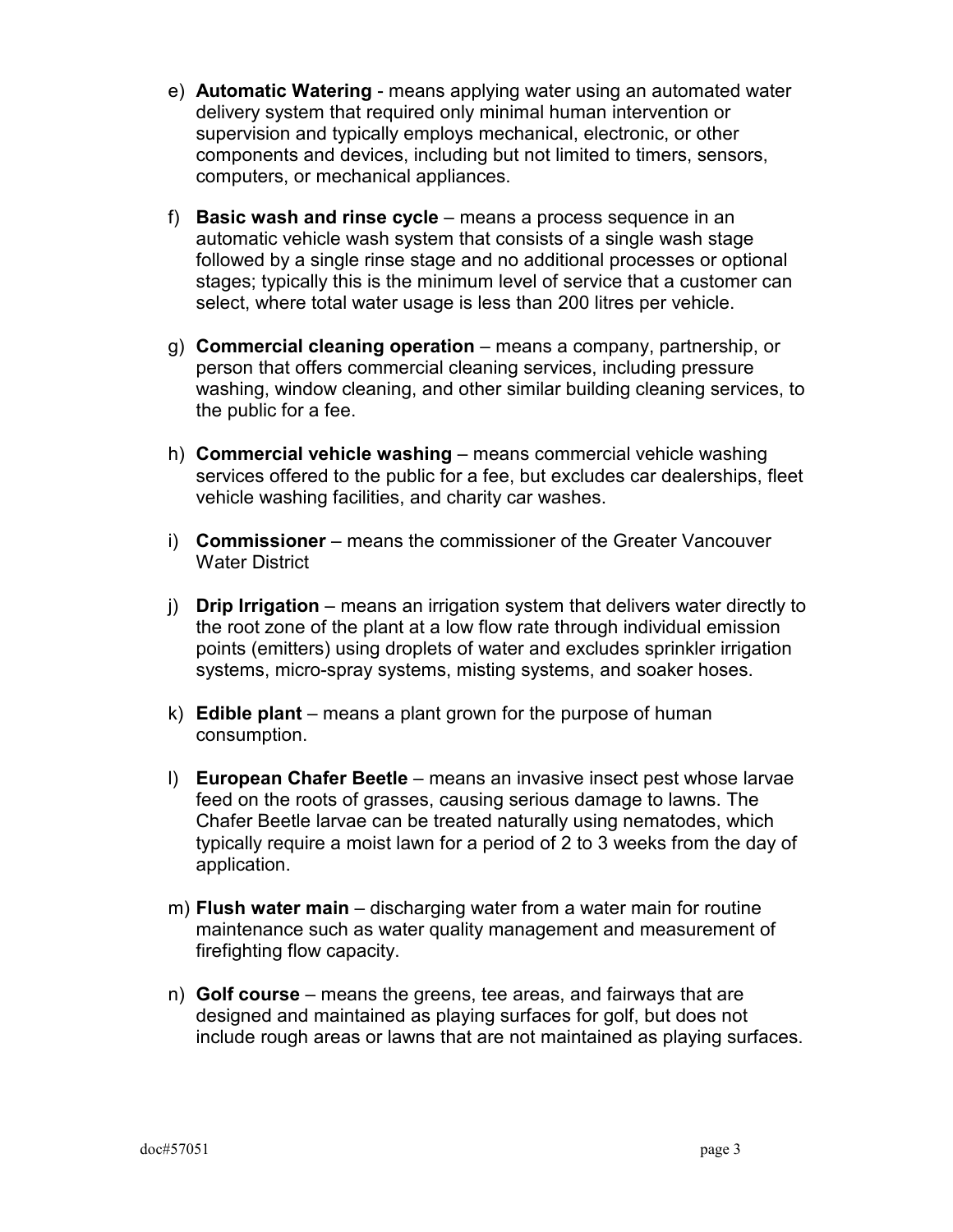- o) **Governments/Schools/Parks** includes property zoned for local government, provincial, or federal uses including road rights of way, and school, college, and university uses.
- p) **Hand wash and self-service facility** a commercial vehicle washing facility where the facility's staff washes the customer's vehicle, or the customer wash their own vehicles with spray wands and brushes.
- q) **Health and safety reason** means a precaution necessary to protect health and safety, including the removal of contaminants, bodily fluids, slip and fall hazards, controlling pests, and suppressing and controlling dust.
- r) **Impermeable surface** means a material added to the surface of the ground, or on the exterior of a building or structure that is impermeable to water, including but not limited to glass, wood, concrete, asphalt, paving stones, and other similar materials.
- s) **Lawn** means a cultivated area surrounding or adjacent to a building that is covered by grass, turf, or a ground cover plant such as clover, including areas such as boulevards, parks, school yards and cemeteries, but excluding golf courses, soil-based playing fields, and sand-based playing fields.
- t) **Local government** means the local government members of the GVWD.

## **BYLAW 8314, 2022**

- u) **Manual Watering** means applying water using a device or tool that is manually held or operated by a human being, without automatic watering.
- v) **New lawn** means a lawn that is newly established either by seeding or the laying of new sod or turf.
- w) **Non-residential** includes properties zoned for a permitted use other than a residential use, including commercial, industrial, and institutional uses, and including a property zoned for mixed residential and nonresidential uses, but excluding governments/schools/parks.
- x) **Non-residential pool and hot tub** means a pool or hot tub permitted to be operated in accordance with health authorities having jurisdiction over pool and hot tub regulation, including pools and hot tubs operated by government agencies, hotels, multi-family strata corporations, and private clubs.
- y) **Odd-numbered civic address or Even-numbered civic address** means the numerical portion of the street address of a property, and in the case of multi-unit commercial or residential complex such as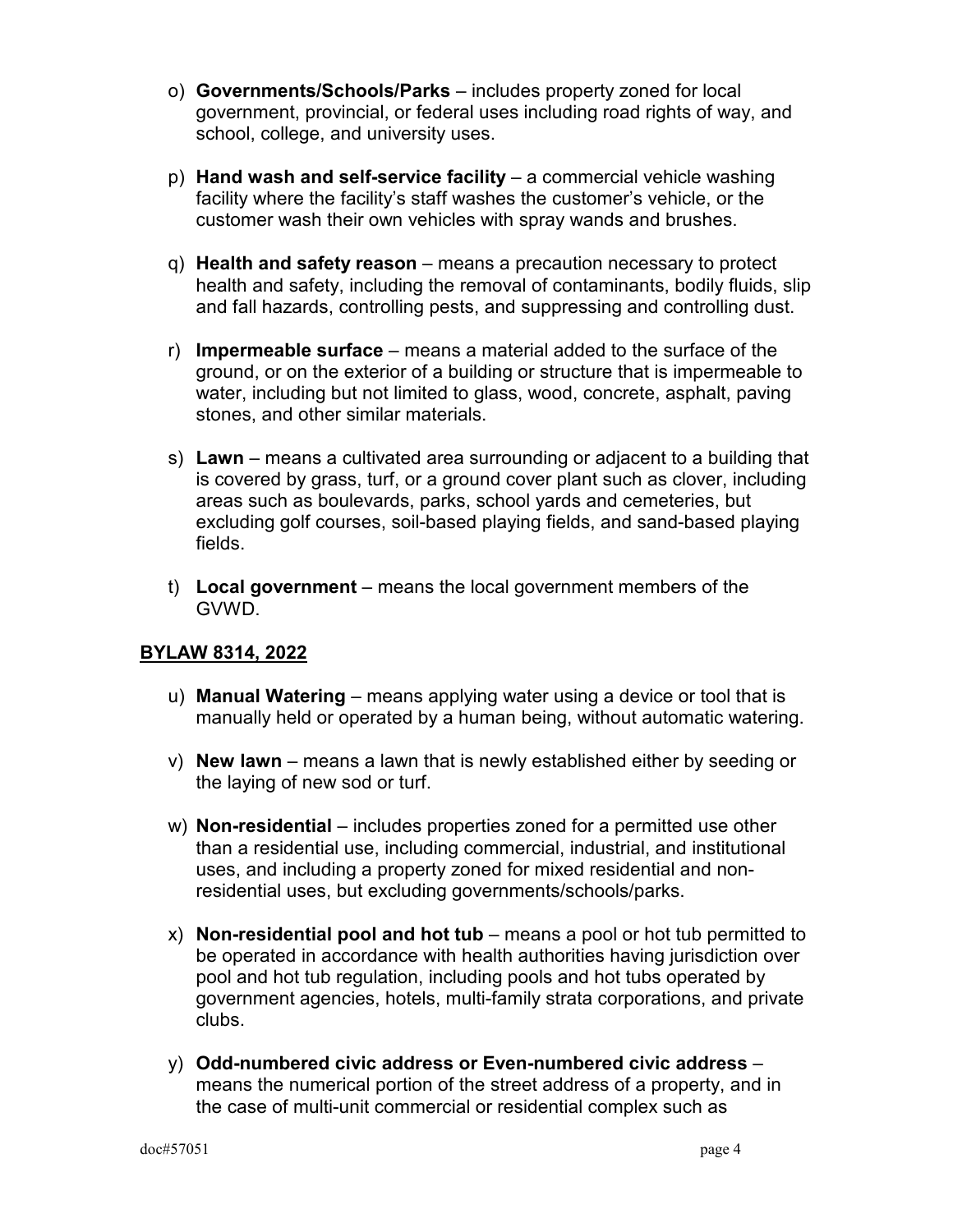townhouses, condominiums or other strata-titled properties, means the numerical portion of the street address that is assigned to the entire complex, and not the individual unit number.

- z) **Over-seeded** means the application of grass seed on existing turf, typically in early fall or spring and may also include associated processes such as aeration, weeding, dethatching and fertilization, for the purpose of mitigating against grass thinning.
- aa)**Permit** means a permit issued under Part 5.
- bb)**Person** does not include a municipality, a regional district, the provincial government, but does not include any body appointed or created under an enactment of Canada or British Columbia.
- cc) **Public Announcement** means one or more advertisements or public service announcements in any one of:
	- (i) a television or radio broadcast from a station that broadcasts to the Corporation of the City of New Westminster.
	- (ii) a newspaper or other publication intended for general circulation, including one that is distributed without charge to the reader, that contains news and advertising, and is distributed within the Corporation of the City of New Westminster at least once per week.
- dd)**Residential** means a property zoned for single-family or multi-family residential use.
- ee)**Residential pool and hot tub** means a residential pool or hot tub installed for the use of the occupants and guests of one single family dwelling or duplex and does not require a permit in accordance with health authorities having jurisdiction over pool and hot tub regulation.
- ff) **Restriction Stage** means Stage 1 Restrictions, Stage 2 Restrictions, Stage 3 Restrictions, or Stage 4 Restrictions.
- gg)**Sand-based playing field** means a playing field that is constructed with a highly permeable sand-based root zone typically 30 to 40 centimeters deep over a drainage system with drain pipes bedded in gravel, and is designed and maintained to be playable year-round.
- hh)**Soaker hose** means a garden hose or pipe with small holes that allow water to seep into the ground, to the roots of plants, discharging water through the entire length of its porous surface.
- ii) **Soil-based playing field** means a playing field that is covered with grass, sod or turf that is designed and maintained to be played upon, or that is used for sporting or other community events and activities, but does not include lawns, golf courses, or sand-based playing fields.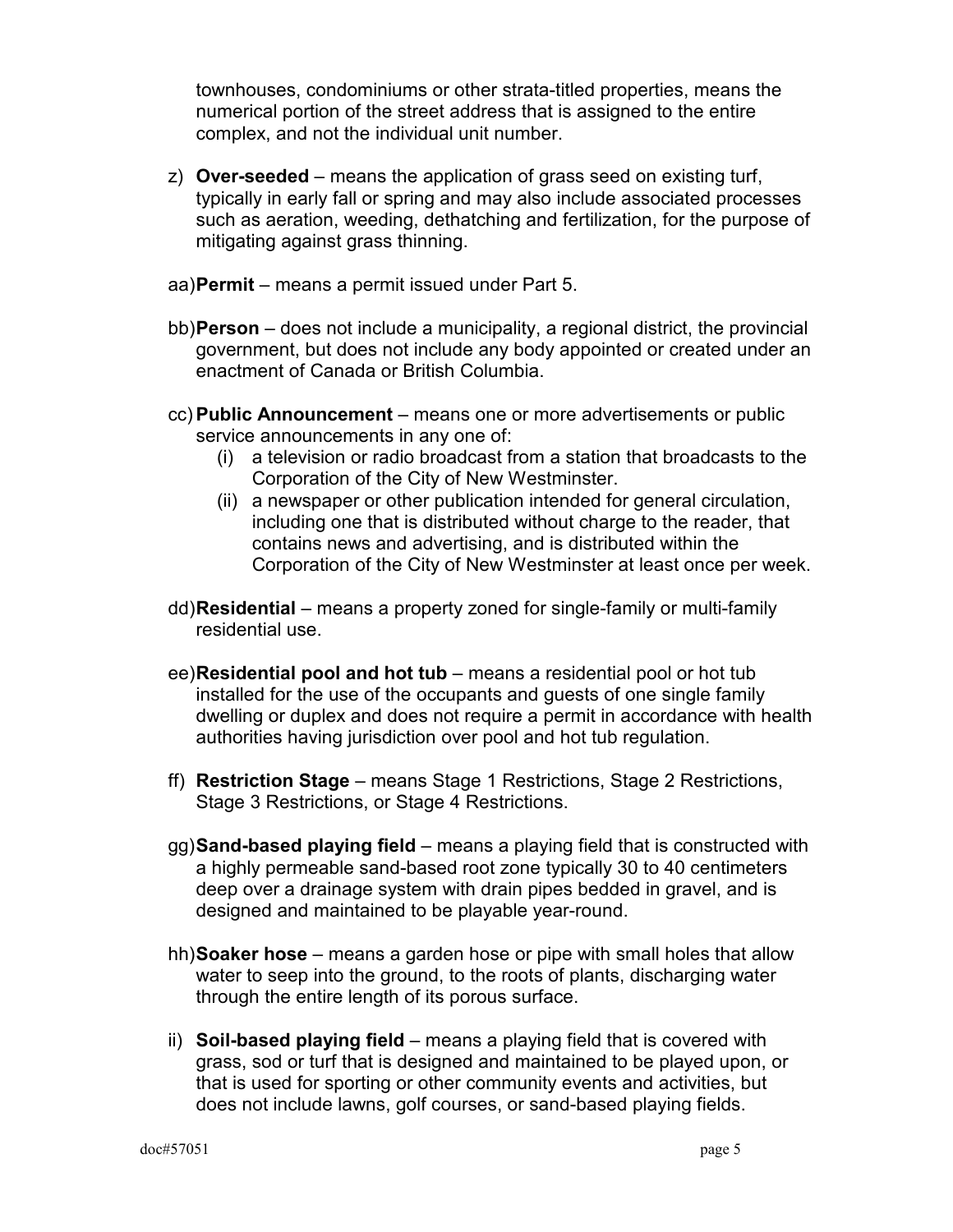- jj) **Stage 1 Restrictions** means the restrictions on Water use described in sections 1.1, 1.2 and 1.3 of Schedule 1.
- kk) **Stage 2 Restrictions** means the restrictions on Water use described in sections 2.1, 2.2 and 2.3 of Schedule 1.
- ll) **Stage 3 Restrictions** means the restrictions on Water use described in sections 3.1, 3.2 and 3.3 of Schedule 1.
- mm) **Stage 4 Restrictions** means the restrictions on Water use described in sections 4.1, 4.2 and 4.3 of Schedule 1.
- nn)**Vehicle** means a device in, on or by which a person or item is or may be transported or drawn on a highway or other roadway.
- oo)**Water used as a noun** means water supplied directly or indirectly by Greater Vancouver Water District or the Corporation of the City of New Westminster, whether or not mixed with rain water, gray water or recycled water
- pp)**Water used as a verb, and "Watering"** means the application or distribution of Water (used as a noun) to lands or plants but does not include the method known as "drip irrigation";
- qq)**Water management plan** means a plan proposed by the owner or operator of a golf course, soil-based playing field, and sand-based playing field operators and approved by the local government having jurisdiction. The plan sets out terms such as water use targets during the different stages of the DWCP, restrictions to reduce water use, and reporting requirements for the owner or operator.
- rr) **Water play park** means a recreational facility that is primarily outdoors, including spray pools and wading pools, spray parks, splash pads, and water slides.
- ss) **Watering lawn** means applying water to a lawn with any device or tool including but not limited to a sprinkler, hose, mister, or drip irrigation.
- tt) **Water Restriction Announcement** means a Stage 1 Announcement, Stage 2 Announcement, a Stage 3 Announcement or a Stage 4 Announcement.
- uu)**Water Use Plan**  means a Water Use Plan approved by the Director of Engineering Services or representative for a business operation under Part 4.
- 2.2 The schedules to this Bylaw are integral parts of this Bylaw.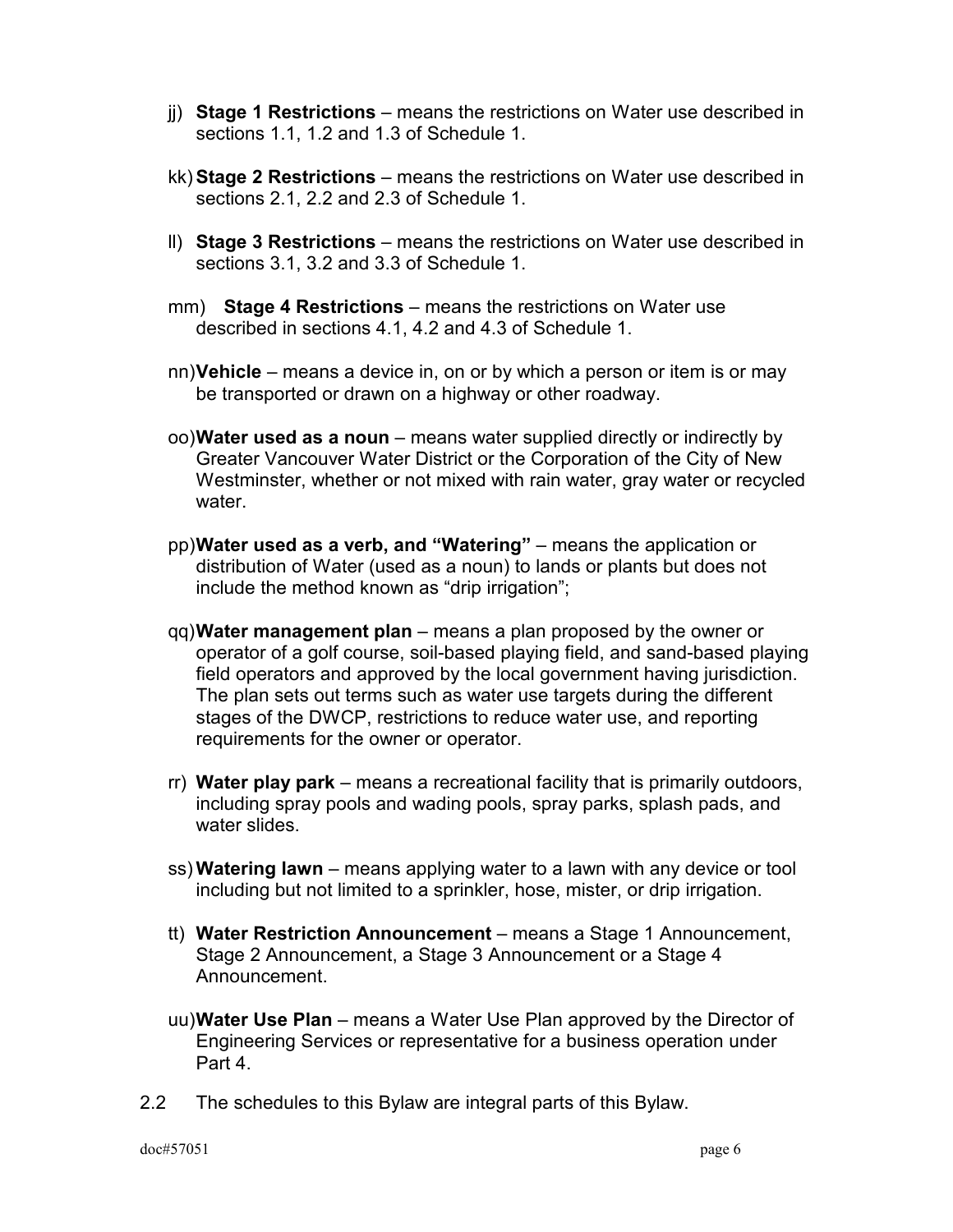2.3 The Director of Engineering Services or representative may delegate some or all of his or her powers and duties under this Bylaw.

### **PART 3 : DECLARATION AND ANNOUNCEMENT OF RESTRICTION STAGES**

- 3.1 (a) The Commissioner may, by letter to the City Clerk or representative, declare that the Greater Vancouver Water District has activated a Restriction Stage.
	- (b) If the Commissioner makes a declaration under subsection (a), the Restriction Stage described in the declaration comes into force in Corporation of the City of New Westminster seventy-two hours after the Commissioner or the City Clerk or representative makes a Public Announcement of the declaration.
	- (c) When a Restriction Stage comes into force under this section, a Restriction Stage that had been in force, if any, ceases to be in force.

### **BYLAW NO. 7845, 2016, 7988, 2018**

3.2 If no Restriction Stage is in force on May 1 of any year, Stage 1 Restrictions come into force on that date without prior declaration of the Commissioner or announcement under section 3.3.

### **BYLAW NO. 7845, 2016**

3.3 If the Commissioner declares that the Greater Vancouver Water District has activated either Stage 1, 2, 3 or 4 restrictions, a Public Announcement by the City Clerk or representative of the Commissioner is sufficient for the purposes of paragraph 3.1 (b) if it contains substantially the information set out in Schedule 1.

### **BYLAW NO. 7845, 2016; 7988, 2018**

3.4 (a) Stage 1 Restrictions shall not remain in force after October 15th of any year, unless the Commissioner makes a declaration under this section.

### **BYLAW NO. 7988, 2018**

(b) At any time before or after October 15th of any year the Commissioner may, by letter to the City Clerk or representative declare that notwithstanding subsection (a), Stage 1 Restrictions will remain in force or come into force after October 15th.

### **BYLAW NO. 7988, 2018**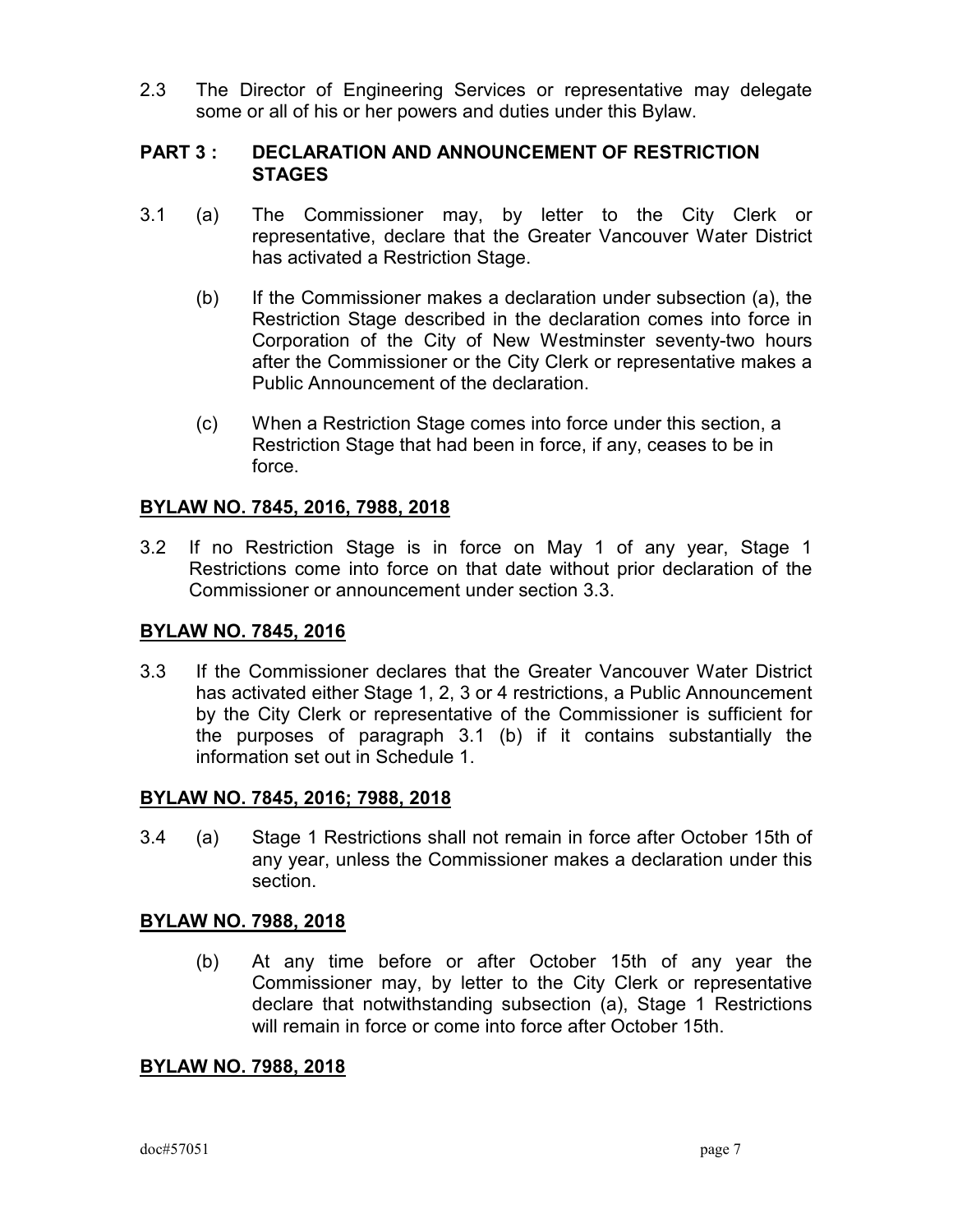- (c) Subsections 3.1(b), 3.1(c) and section 3.3 apply to a declaration made under this section, with such changes as are necessary, except that a Public Announcement of a declaration under this section shall state that Stage 1 Restrictions in force after October 15th, or Stage 2, 3 or 4 Restrictions at any time, will remain in force until further declaration of the Commissioner.
- (d) The Commissioner may make one or more declarations under this section.

### **PART 4 : BUSINESS WATER USE PLANS**

4.1 A business operator may apply in writing to the Director of Engineering Services or representative for approval of a Water Use Plan stipulating:

### **BYLAW NO. 7845, 2016; 7988, 2018**

(a) the volume of Water historically consumed by the business operation from the 1st day of May to the 15th day of October of each year;

### **BYLAW NO. 7845, 2016; 7988, 2018**

- (b) the volume of Water to be consumed by the business operation from the 1st day of May to the 15th day of October of each year;
- (c) the measures to be followed by the business operation to conserve Water and to reduce the use of Water;
- (d) the schedule for Watering specified areas within the grounds for each of Restrictions Stages 1-3;
- (e) that the business will report its actual water use to the Director of Engineering Services or representative not less than once per month when Stage 1 Restrictions or Stage 2 Restrictions are in force, and not less than once every two weeks when Stage 3 Restrictions are in force;
- (f) such other information or commitments, conditions or restrictions as the Director of Engineering Services or representative may require.
- 4.2 The Director of Engineering Services or representative may approve a proposed Water Use Plan in whole or in part, and may amend the proposed Water Use Plan, or add such other or further commitments, conditions and restrictions as the Director of Engineering Services considers advisable.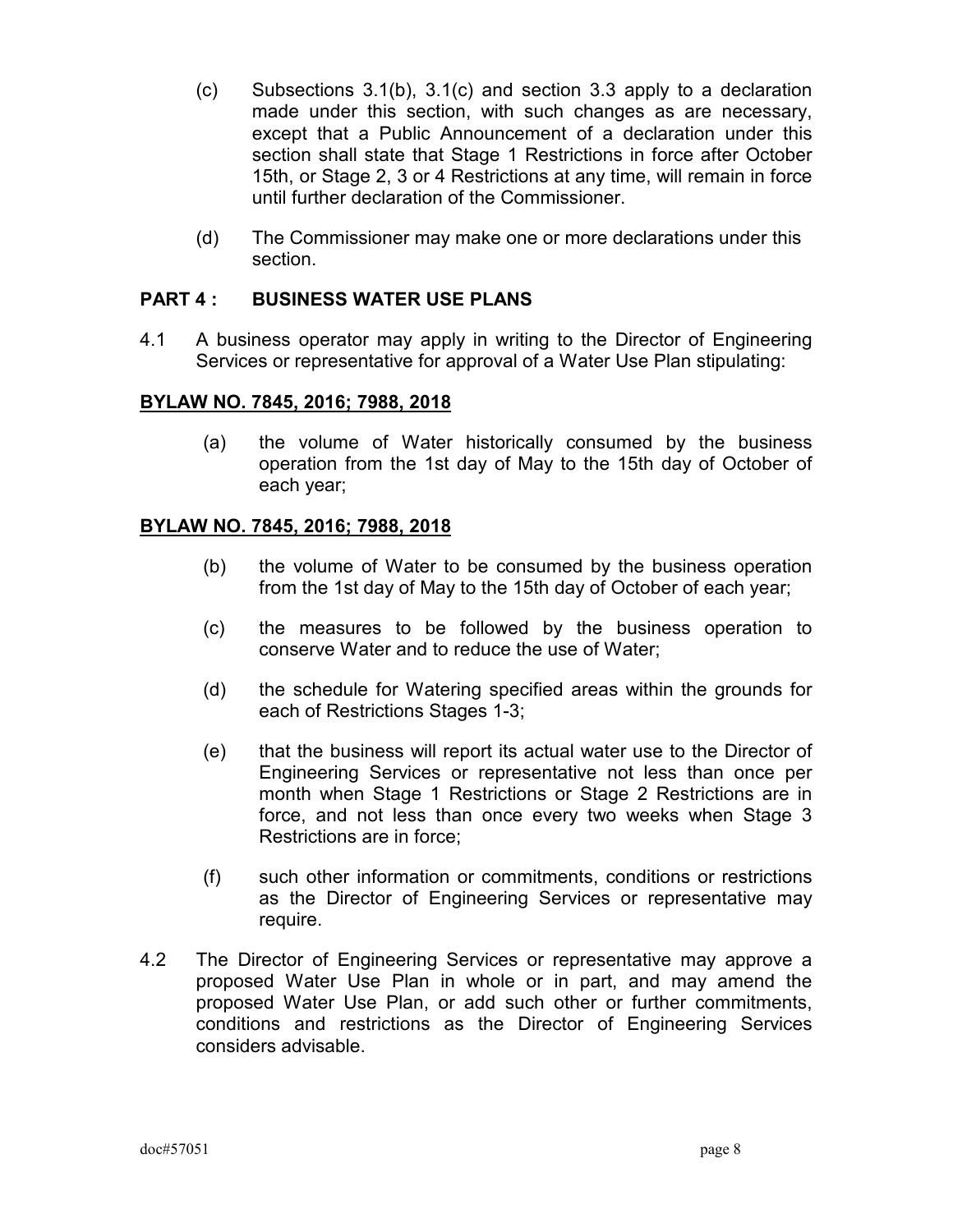- 4.3 If the business operator consents to adopt a Water Use Plan approved by the Director of Engineering Services or representative, it shall signify such consent in writing, specifying the date on which the business operator will adopt the Water Use Plan, in which case the Water Use Plan shall come into force for that business on the later of the date specified in the notice of consent, or the date on which the Director of Engineering Services or representative or other official receives the written notice of consent.
- 4.4 If the business operator does not consent to adopt the Water Use Plan approved by the Director of Engineering Services or representative, the Water Use Plan shall be of no force or effect.
- 4.5 If a Water Use Plan is in force for a business operation, the business operator shall comply with all conditions and restrictions set out in the Water Use Plan.
- 4.6 The Director of Engineering Services or representative may terminate or suspend a Water Use Plan by notifying the business operator in writing at least seven days before the termination date.
- 4.7 A business operator may terminate a Water Use Plan by notifying the Director of Engineering Services or representative in writing, in which case the Water Use Plan is terminated on the later of the date specified in the notice, or the date on which the Director of Engineering Services or representative receives the notice.

## **PART 5 : PERMITS**

### **BYLAW 7988, 2018**

### **Permits**

- 5.1 A Person who has installed a new lawn, either by placing sod or turf or by seeding, or who has installed new landscaping on a substantial part of the outdoor portion of a premises may apply to the Director of Engineering Services or representative for a Permit authorizing the Person to water the new lawn, new landscaping when Stage 1 Restrictions or Stage 2 Restrictions are in force for a 21 day period during the hours of  $4 - 9$  AM, at the premises described in the Permit. A Permit exempts the holder from Stage 1, 2 & 3 Restrictions, and does not exempt the holder from Stage 4 Restrictions.
- 5.2 A Person who wishes to treat their lawn with nematodes in order to control the European Chafer Beetle may apply to the Director of Engineering Services or representative for a Permit authorizing the Person to water the nematode treated lawn when Stage 1 Restrictions or Stage 2 Restrictions are in force for a 21 day period during the hours of  $4 - 9$  AM, at the premises described in the Permit. A Permit exempts the holder from Stage 1, 2 & 3 Restrictions, and does not exempt the holder from Stage 4 Restrictions.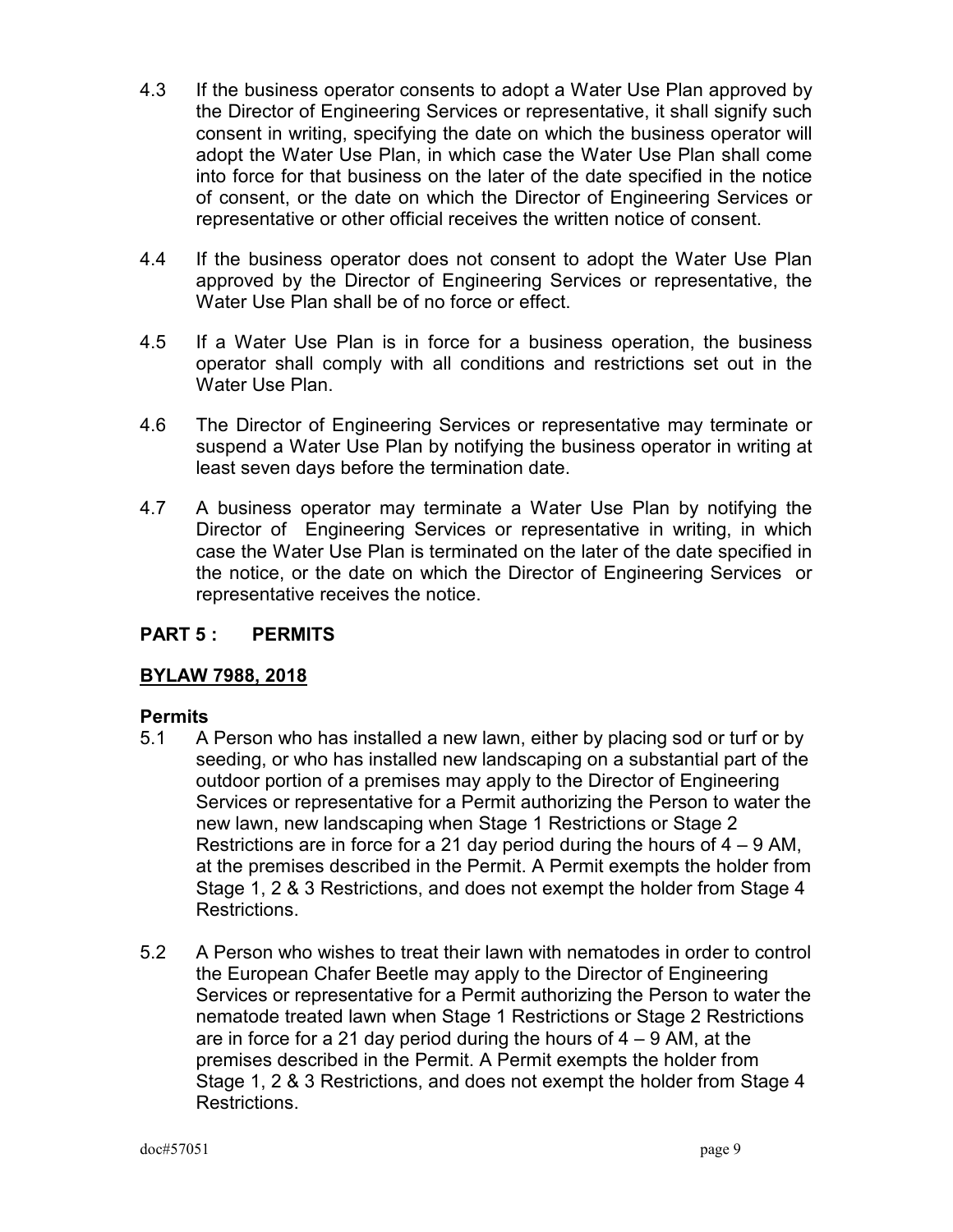### **BYLAW 8170, 2019; 8314, 2022**

- 5.3 The Director of Engineering Services or representative, upon being satisfied that an applicant qualifies under section 5.1, shall issue a Permit to the applicant upon payment of a fee in the amount set out in the Engineering Fees and Rates Bylaw No. 7553, 2013.
- 5.4 A Permit issued under section 5.3 shall expire and be of no force or effect 21 days after the date of its issue, unless the Person has been issued an extension under section 5.5.
- 5.5 Before or after the expiration of a Permit issued under section 5.2, a Person may apply for one extension of the Permit on the same terms and conditions as may be imposed under section 5.2. Such an extension shall end on or before 42 days from the date of the issue of the Permit under section 5.3.

### **PART 6 : OFFENCES AND PENALTIES**

- 6.1 Every Person who violates or contravenes any of the provisions of this Bylaw, or suffers or allows to be done any act or thing that violates or contravenes this Bylaw, commits an offence.
- 6.2 A prosecution under this Bylaw may be commenced by:
	- (a) proceedings under Division 3 of Part 8, of the *Community Charter*; or
	- (b) prosecution of the offence in accordance with the *Offence Act.*
- 6.3 If a prosecution is commenced pursuant to paragraph 6.2(a), upon conviction the offender shall be liable to a fine of:
	- (a) \$100 if the offence is committed when Stage 1 Restrictions are in force;
	- (b) \$200 if the offence is committed when Stage 2 Restrictions are in force;
	- (c) \$500 if the offence is committed when Stage 3 Restrictions are in force; or
	- (d) \$1000 if the offence is committed when Stage 4 Restrictions are in force.
- 6.4 Subject to section 6.5, if a prosecution is commenced pursuant to section 6.2(b), upon conviction the offender shall be liable to pay a fine: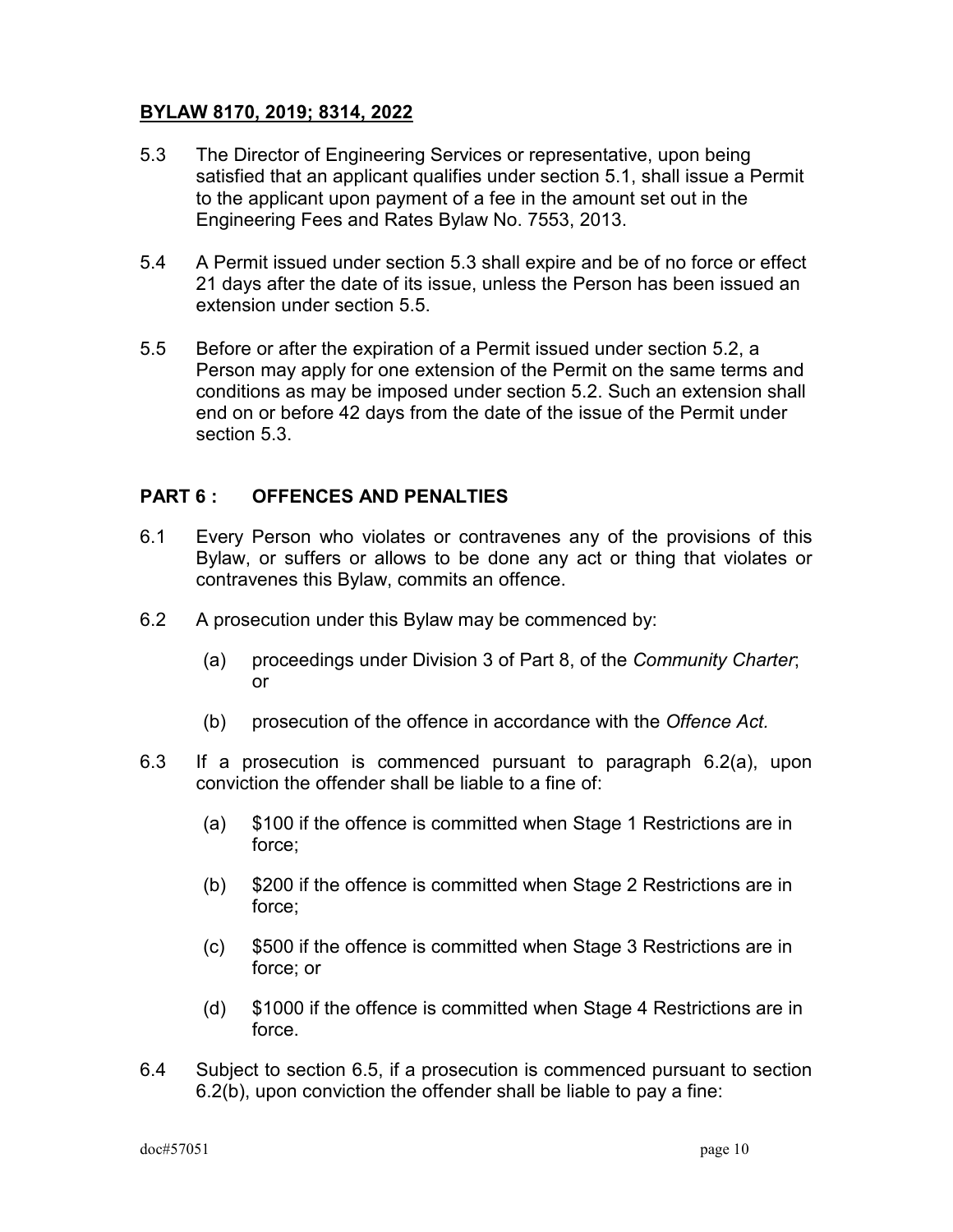- (a) for a first conviction for an offence, of not more than \$10,000. and not less than \$3,000.;
- (b) for a second or subsequent conviction for an offence, of not more than \$10,000. and not less than \$5,000. for each offence.
- 6.5 Where a prosecution is commenced against a commercial entity pursuant to section 6.2(b) for an offence committed while Stage 4 restrictions are in effect, whether or not a Water Use Plan is in effect for the offender, upon conviction that Person shall be liable to pay a fine of not less than \$5,000.
- 6.6 Section 6.4(b) applies whether or not a second or subsequent conviction is for conduct that preceded the conduct that is the subject matter of the prosecution then before the court.
- 6.7 If an offence under this Bylaw continues for more than one day, separate fines each not exceeding the maximum fine for that offence may be imposed for each day or part thereof in respect of which the offence occurs or continues.
- 6.8 In a prosecution under this Bylaw the onus of establishing an exemption under subsections 1.2, 2.2, or 3.2 of Schedule 1 lies on the Person claiming the exemption.

## **PART 7 : DATE OF COMING INTO FORCE**

7.1 This Bylaw comes into force and takes effect on the date of its passing.

## **PART 8: REPEAL OF BYLAW**

8.1 Bylaw No. 6112, 1993 is hereby repealed.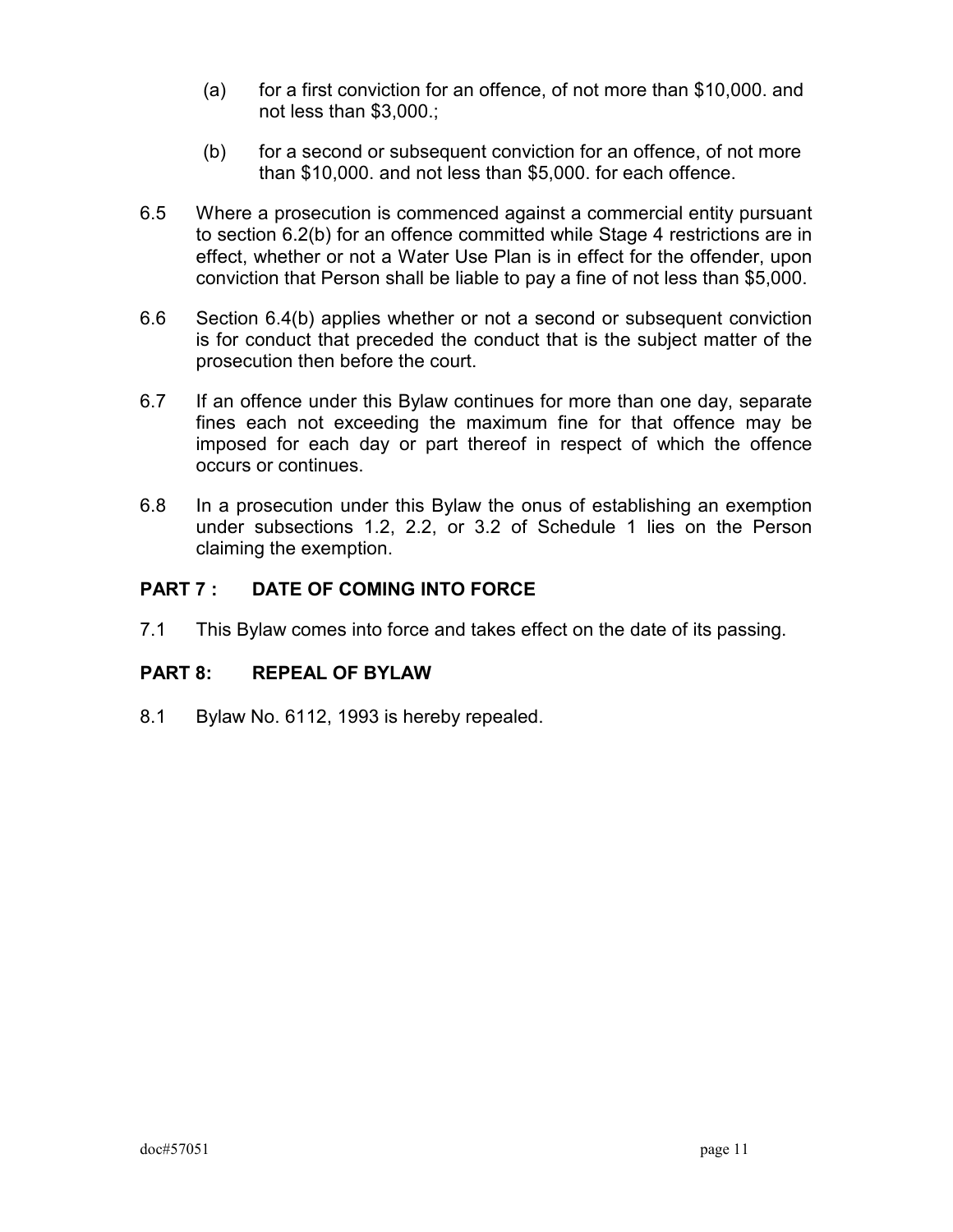### **SCHEDULE 1: RESTRICTION STAGES**

#### **BYLAW NO. 7988, 2018; 8314, 2022**

#### **STAGE 1 RESTRICTIONS**

1.1 Subject to section 1.2 of this Schedule, when Stage 1 Restrictions are in force:

#### **BYLAW NO. 8314, 2022**

- a) Residential Addresses shall not:
	- 1.1.1 Water lawns, except:
		- (i) at premises with even numbered civic addresses on Saturdays from  $5 - 7$  AM if using automatic watering and from  $6 - 9$  AM if using manual watering;
		- (ii) at premises with odd numbered civic addresses on Sundays from  $5 - 7$  AM if using automatic watering and from 6 – 9 AM if using manual watering.
	- 1.1.2 Water trees, shrubs, and flowers excluding edible plants, except:
		- (i) on any day from  $5 9$  AM if using a sprinkler;
		- (ii) on any day at any time if using a handheld hose, soaker hose, water container, or drip irrigation.

#### **BYLAW NO, 8314, 2022**

- b) Non-Residential Addresses shall not:
	- 1.1.1 Water lawns, except:
		- (i) at premises with even numbered civic addresses on Mondays from 4 – 6 AM if using automatic watering and from 6 – 9 AM if using manual watering;
		- (ii) at premises with odd numbered civic addresses on Tuesdays from 4 – 6 AM if using automatic watering and from 6 – 9 AM if using manual watering.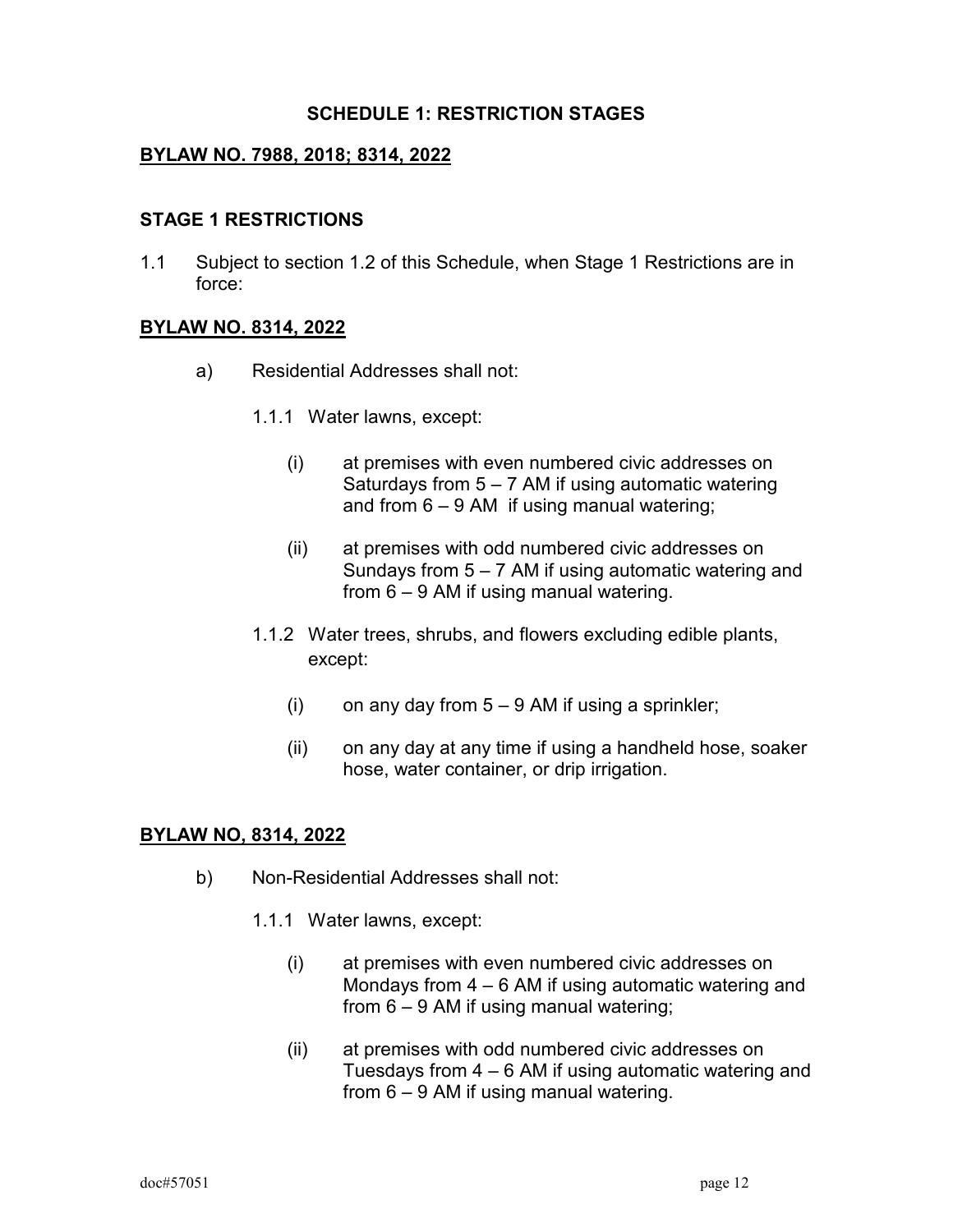- 1.1.2 Water trees, shrubs, and flowers excluding edible plants, except:
	- (i) on any day from  $4 9$  AM if using a sprinkler;
	- (ii) on any day at any time if using a handheld hose, soaker hose, water container, or drip irrigation.

#### **BYLAW NO. 8314, 2022**

- c) Governments/Schools/Parks shall not:
	- 1.1.1 Water lawns and grass boulevards, except:
		- (i) at premises with even numbered civic addresses on Mondays from 4 – 6 AM if using automatic watering and from 6 – 9 AM if using manual watering;
		- (ii) at premises with odd numbered civic addresses on Tuesdays from 4 – 6 AM if using automatic watering and from 6 – 9 AM if using manual watering.
	- 1.1.2 Water trees, shrubs, and flowers excluding edible plants, except:
		- (i) on any day from  $4 9$  AM if using a sprinkler;
		- (ii) on any day at any time if using a handheld hose, soaker hose, water container, or drip irrigation.
	- 1.1.3 Water soil-based or sand-based playing fields, except:
		- (i) on any day from  $7 \text{ PM} 9 \text{ AM}$ ;
		- (ii) if operating under an approved local government water management plan.
	- 1.1.4 Flush water mains.
- 1.2 Section 1.1 of this Schedule does not apply to a person who waters new lawns or lawns being treated for European Chafer Beetle at premises described in a valid and subsisting Permit, provided the Person is and has been at all times in compliance with the Permit.
- 1.3 Notwithstanding Sections 1.1 and 1.2, when Stage 1 Restrictions are in force:
	- a) all hoses shall have an automatic shut-off device;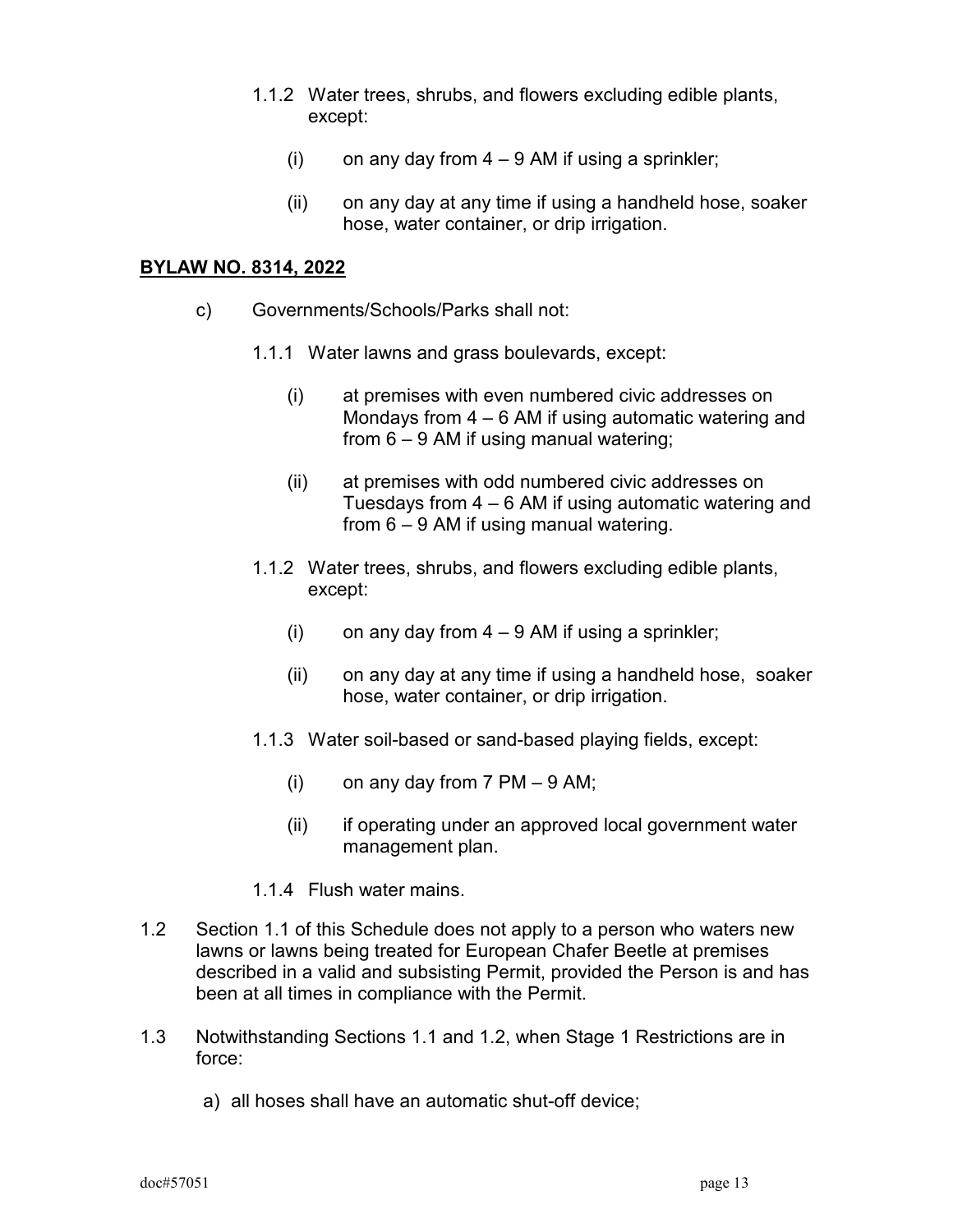- b) water shall not unnecessarily run off on impermeable surfaces such as driveways, curbs, pathways, or gutters when watering lawns and plants;
- c) artificial playing turf and outdoor tracks shall not be watered except for a health or safety reason;
- d) Hoses and taps must not run unnecessarily;
- e) irrigation systems shall not be faulty, leaking, or misdirected.

### **STAGE 2 RESTRICTIONS**

2.1 Subject to Section 2.2 of this Schedule, when Stage 2 Restrictions are in force:

### **BYLAW NO. 8314, 2022**

- a) Residential Addresses shall not:
	- 2.1.1 Water lawns.
	- 2.1.2 Water trees, shrubs, and flowers excluding edible plants, except:
		- (i) on any day from  $5 9$  AM if using a sprinkler;
		- (ii) on any day at any time if using a handheld hose, soaker hose, water container, or drip irrigation.
	- 2.1.3 Wash impermeable surfaces, except if:
		- (i) for a health or safety reason;
		- (ii) preparing a surface for painting or similar treatment;
		- (iii) aesthetic cleaning by a commercial cleaning operation.
	- 2.1.4 Top up or fill aesthetic water features.

#### **BYLAW NO. 8314, 2022**

- b) Non-residential Addresses shall not:
	- 2.1.1 Water lawns.
	- 2.1.2 Water trees, shrubs, and flowers excluding edible plants, except: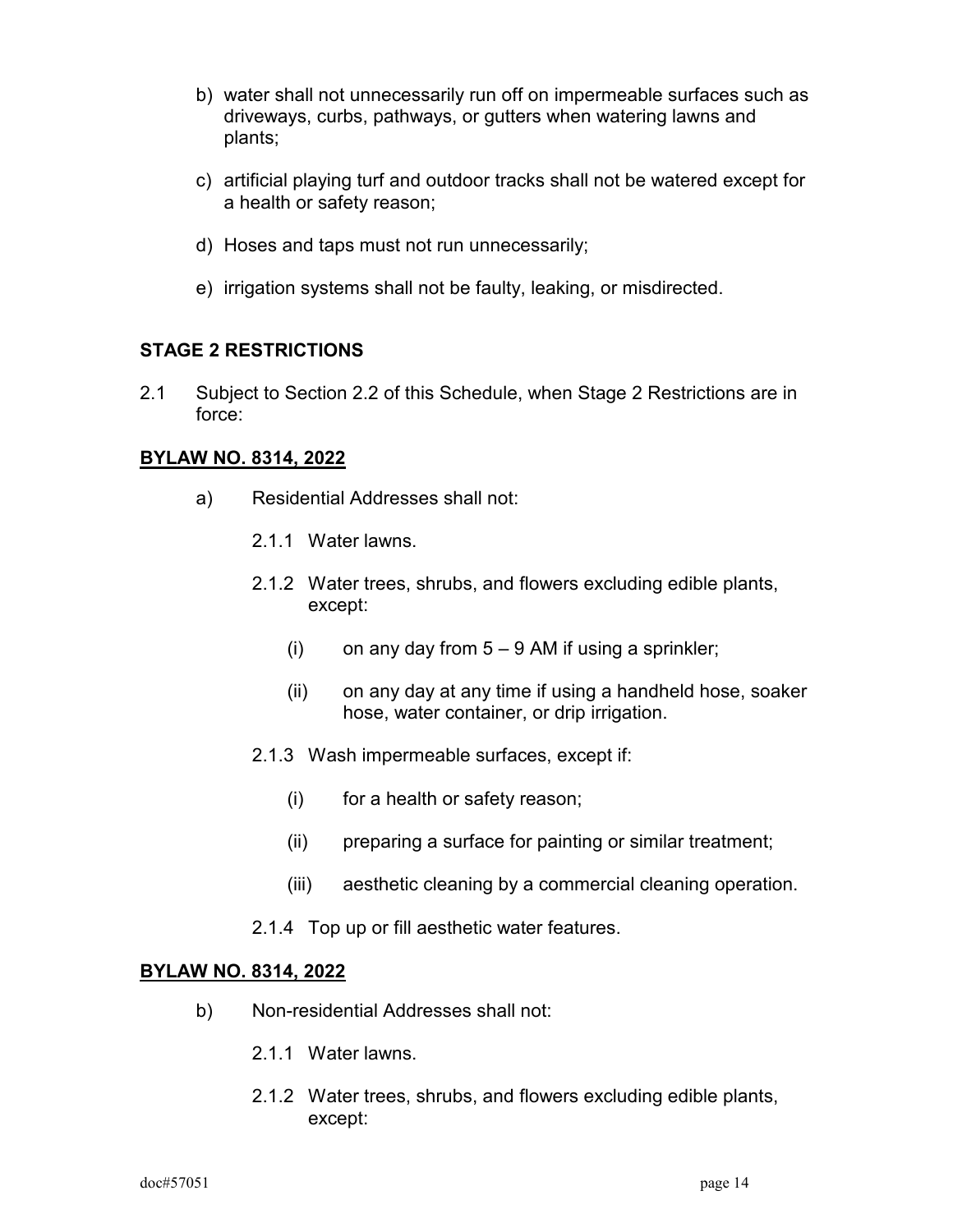- (i) on any day from  $4 9$  AM if using a sprinkler;
- (ii) on any day at any time if using a handheld hose, soaker hose, water container, or drip irrigation.
- 2.1.3 Water golf course, except:
	- (i) at any time on any one day in a 7-day period;
	- (ii) if operating under an approved local government water management plan.
- 2.1.4 Wash impermeable surfaces, except if:
	- (i) for a health or safety reason;
	- (ii) preparing a surface for painting or similar treatment;
	- (iii) aesthetic cleaning by a commercial cleaning operation;
- 2.1.5 Top up or fill aesthetic water features.

#### **BYLAW NO. 8314, 2022**

- c) Governments/Schools/Parks shall not:
	- 2.1.1 Water lawns and grass boulevards.
	- 2.1.2 Water trees, shrubs, and flowers excluding edible plants, except:
		- (i) on any day from  $4 9$  AM if using a sprinkler;
		- (ii) on any day at any time if using a handheld hose, soaker hose, water container, or drip irrigation.
	- 2.1.3 Water soil-based playing fields, except:
		- (i) on less than 4 days in a 7-day period from  $7 \text{ PM} 9 \text{ AM}$ ;
		- (ii) if operating under an approved local government water management plan.
	- 2.1.4 Water sand-based playing fields, except:
		- $(i)$  on any day from 7 PM  $-$  9 AM;
		- (ii) if operating under an approved local government water management plan.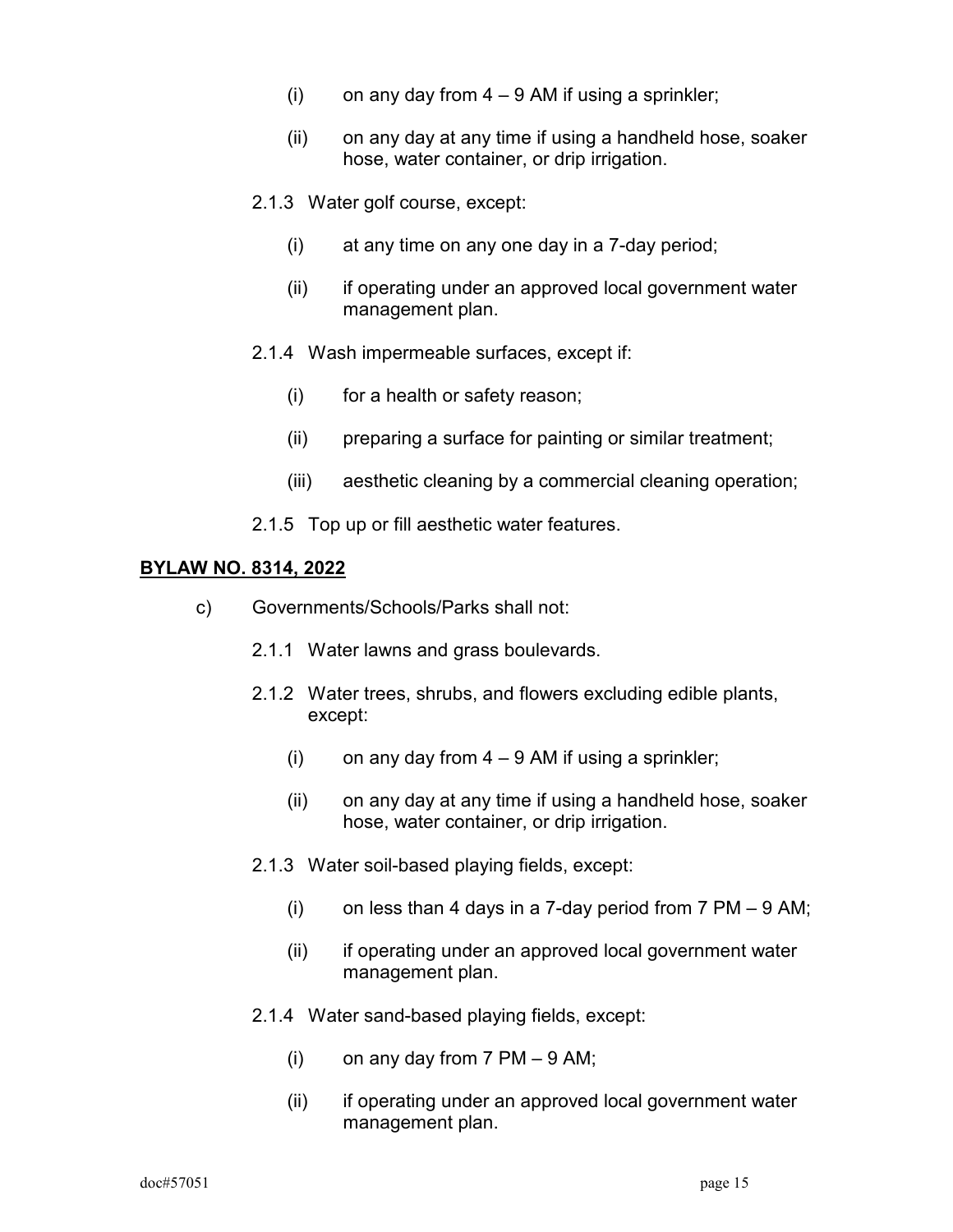- 2.1.5 Flush water mains.
- 2.1.6 Operate water play parks and pools, except water play parks with user-activated switches.
- 2.1.7. Top up or fill aesthetic water features.
- 2.2 Section 2.1 of this Schedule does not apply to a person who waters new lawns or lawns being treated for European Chafer Beetle at premises described in a valid and subsisting Permit, provided the Person is and has been at all times in compliance with the Permit.
- 2.3 Notwithstanding Sections 2.1 and 2.2, when Stage 2 Restrictions are in force:
	- a) all hoses shall have an automatic shut-off device;
	- b) water shall not unnecessarily run off on impermeable surfaces such as driveways, curbs, pathways, or gutters when watering lawns and plants;
	- c) artificial playing turf and outdoor tracks shall not be watered except for a health or safety reason;
	- d) Hoses and taps must not run unnecessarily;
	- e) irrigation systems shall not be faulty, leaking, or misdirected.

### **STAGE 3 RESTRICTIONS**

- 3.1 Subject to Section 3.2 of this Schedule, when Stage 3 Restrictions are in force:
	- a) Residential Addresses shall not:
		- 3.1.1 Water lawns.
		- 3.1.2 Water trees, shrubs, and flowers excluding edible plants:
			- (i) if using a sprinkler or soaker hose;
			- (ii) except on any day at any time if using a handheld hose, water container, or drip irrigation.
		- 3.1.3 Wash impermeable surfaces, except if:
			- (i) for a health or safety reason;
			- (ii) preparing a surface for painting or similar treatment by a commercial cleaning operation.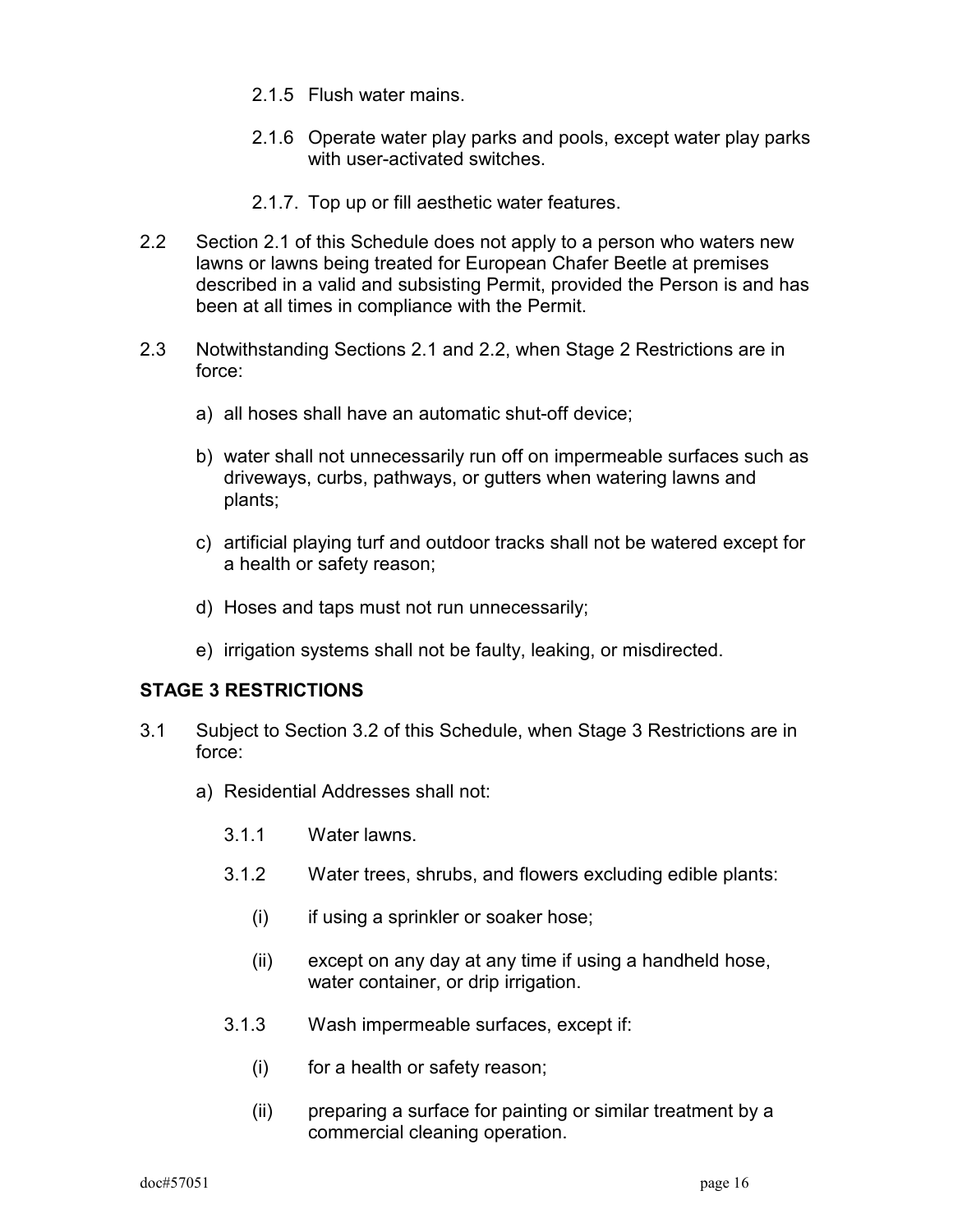- 3.1.4 Top up or fill aesthetic water features.
- 3.1.5 Top up or fill pools and hot tubs.
- 3.1.6 Wash vehicles and boats, except to clean windows, lights, mirrors, licence plates, and boat engines for safety.
- b) Non-Residential Addresses shall not:
	- 3.1.1 Water lawns.
	- 3.1.2 Water trees, shrubs, and flowers excluding edible plants:
		- (i) if using a sprinkler or soaker hose;
		- (ii) except on any day at any time if using a handheld hose, water container, or drip irrigation.
	- 3.1.3 Water golf course except if operating under an approved local government water management plan.
	- 3.1.4 Wash impermeable surfaces, except if:
		- (i) for a health or safety reason;
		- (ii) preparing a surface for painting or similar treatment by a commercial cleaning operation.
	- 3.1.5 Top up or fill aesthetic water features.
	- 3.1.6 Top up or fill pools and hot tubes, except for pools and hot tubs with a permit to operate in accordance with health authorities having jurisdiction over pool and hot tub regulation.
	- 3.1.7 Wash vehicles and boats, except to clean windows, lights, mirrors, licence plates, and boat engines for safety.
	- 3.1.8 Operate commercial vehicle washing, except if:
		- (i) a facility that installed an automatic vehicle wash system before November 1, 2017, is operating on a basic wash and rinse cycle only;
		- (ii) a facility that installed an automatic vehicle wash system before November 1, 2017, is operating using a water recycling system that achieves a minimum 60% water recovery rate over the full wash cycle;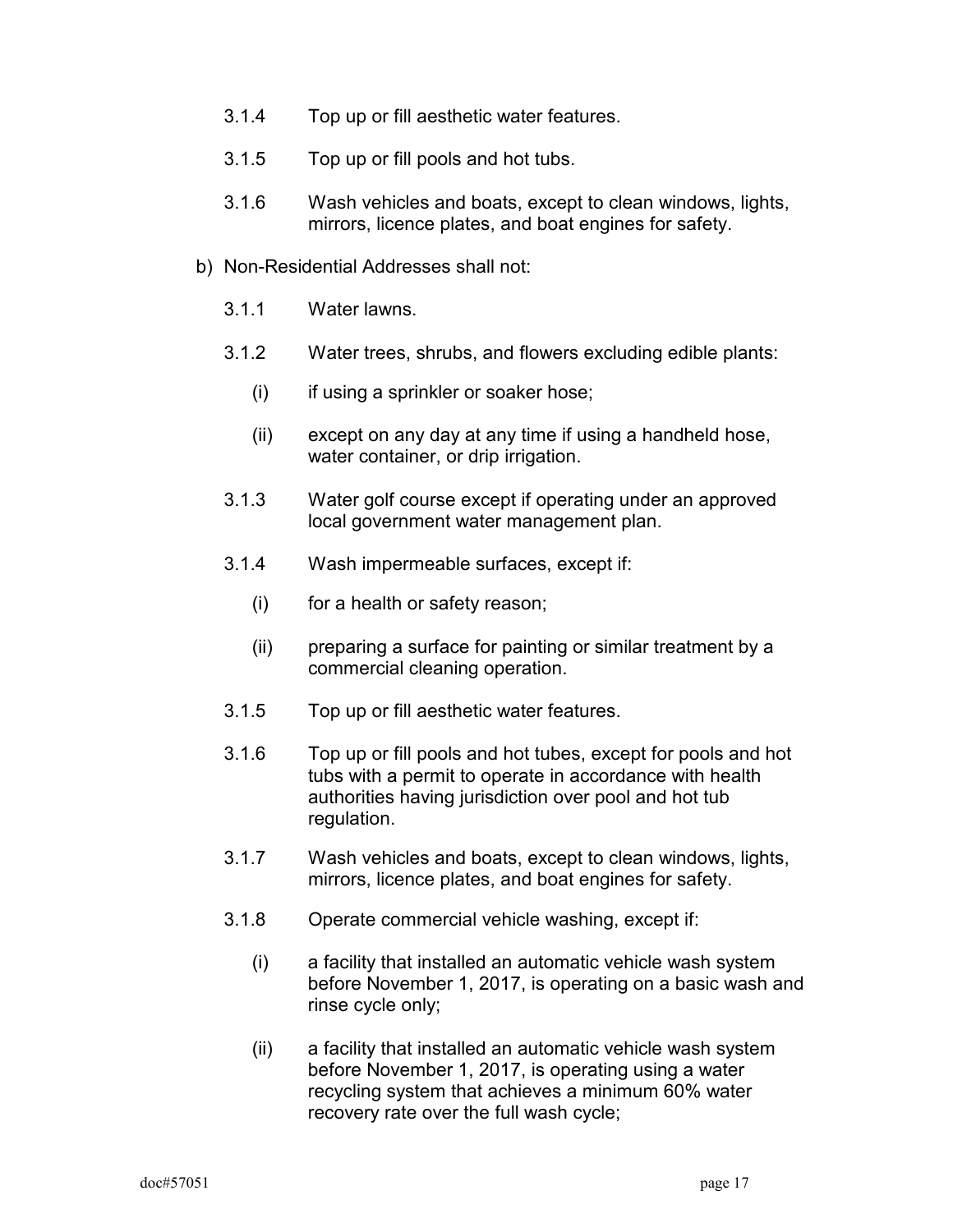- (iii) a hand wash and self-service facility, is operating using highpressure wands or brushes that achieve a maximum flow rate of 11.4 litres per minute.
- c) Governments/Schools/Parks shall not:
	- 3.1.1 Water lawns and grass boulevards.
	- 3.1.2 Water trees, shrubs, and flowers:
		- (i) if using a sprinkler or soaker hose;
		- (ii) except on any day at any time if using a handheld hose, water container, or drip irrigation.
	- 3.1.3 Water soil-based playing fields no more than 3 days in a 7 day period from 7 PM – 9 AM, except if operating under an approved local government water management plan.
	- 3..1.4 Water sand-based playing fields no more than 5 days in a 7 day period from 7 PM – 9 AM except if operating under an approved local government water management plan.
	- 3.1.5 Flush water mains.
	- 3.1.6 Operate water play parks.
	- 3.1.7 Top up or fill aesthetic water features.
	- 3.1.8 Top up or fill pools and hot tubs, except for pools and hot tubs with a permit to operate in accordance with health authorities having jurisdiction over pool and hot tub regulation.
	- 3.1.9 Wash vehicles and boats, except to clean windows, lights, mirrors, licence plates, and boat engines for safety.
- 3.2 Section 3.1 of this Schedule does not apply to a person who waters new lawns or lawns being treated for European Chafer Beetle at premises described in a valid and subsisting Permit, provided the Person is and has been at all times in compliance with the Permit.
- 3.3 Notwithstanding Sections 3.1 and 3.2, when Stage 3 Restrictions are in force:
	- a) all hoses shall have an automatic shut-off device;
	- b) water shall not unnecessarily run off on impermeable surfaces such as driveways, curbs, pathways, or gutters when watering lawns and plants;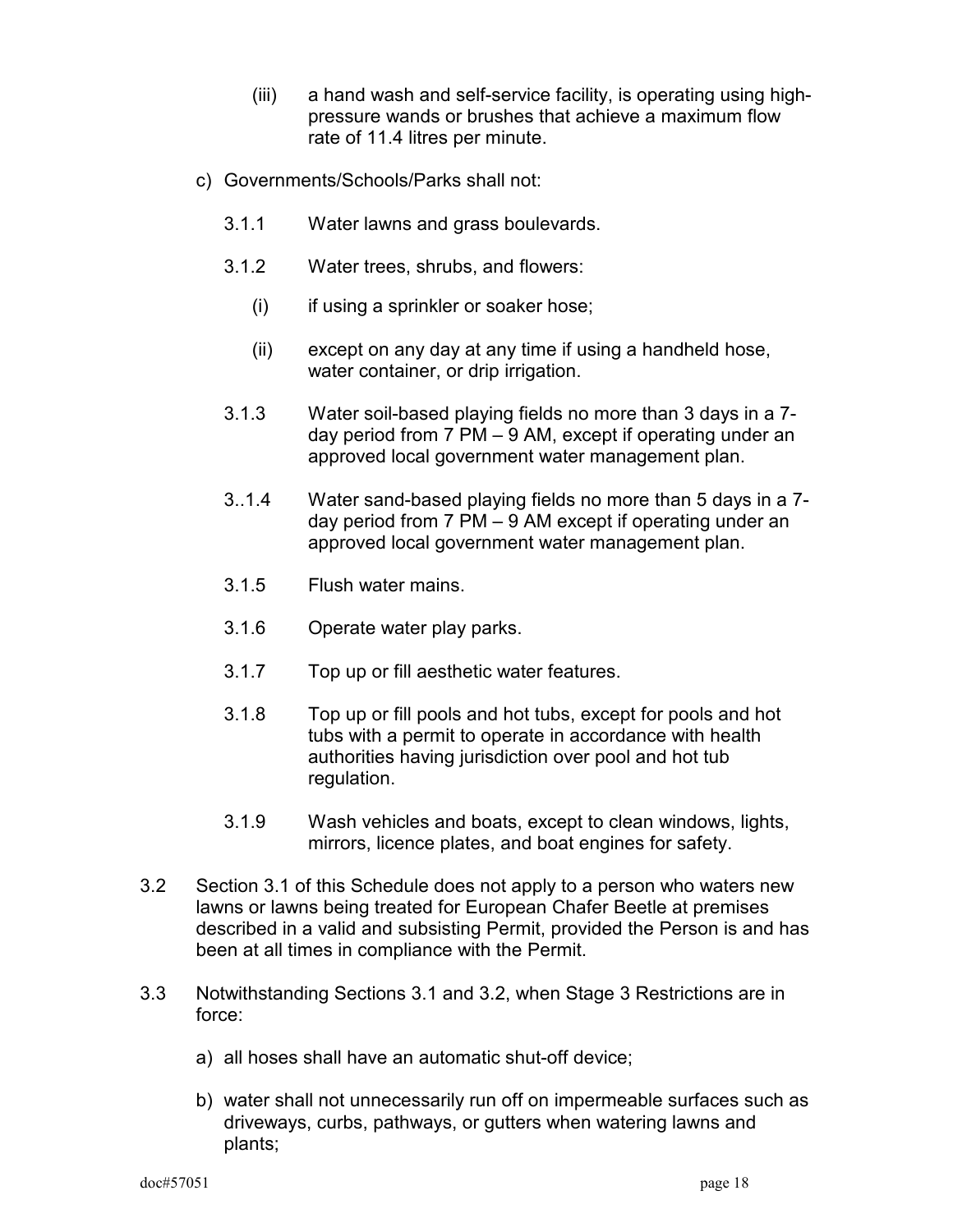- c) artificial playing turf and outdoor tracks shall not be watered except for a health or safety reason;
- d) Hoses and taps must not run unnecessarily;
- e) irrigation systems shall not be faulty, leaking, or misdirected.

### **STAGE 4 RESTRICTIONS**

- 4.1 Subject to Section 4.2 of this Schedule, when Stage 4 Restrictions are in force:
	- a) Residential Addresses shall not:
		- 4.1.1 Water lawns.
		- 4.1.2 Water trees, shrubs, flowers, and edible plants.
		- 4.1.3 Top up or fill aesthetic water features.
		- 4.1.4 Top up or fill pools and hot tubs.
		- 4.1.5 Wash impermeable surfaces except if ordered by a regulatory authority having jurisdiction for a health or safety reason.
		- 4.1.6 Wash vehicles and boats, except to clean windows, lights, mirrors, licence plates, and boat engines for safety.
	- b) Non-Residential Addresses shall not:
		- 4.1.1 Water lawns.
		- 4.1.2 Water trees, shrubs, flowers and edible plants.
		- 4.1.3 Water golf courses.
		- 4.1.4 Wash impermeable surfaces, except if ordered by a regulatory authority having jurisdiction for health or safety reason.
		- 4.1.5 Top up or fill aesthetic water features.
		- 4.1.6 Top up or fill pools and hot tubs.
		- 4.1.7 Wash vehicles and boats, except to clean windows, lights, mirrors, licence plates, and boat engines for safety.
		- 4.1.8 Operate commercial vehicle washing.
	- c) Governments/Schools/Parks shall not: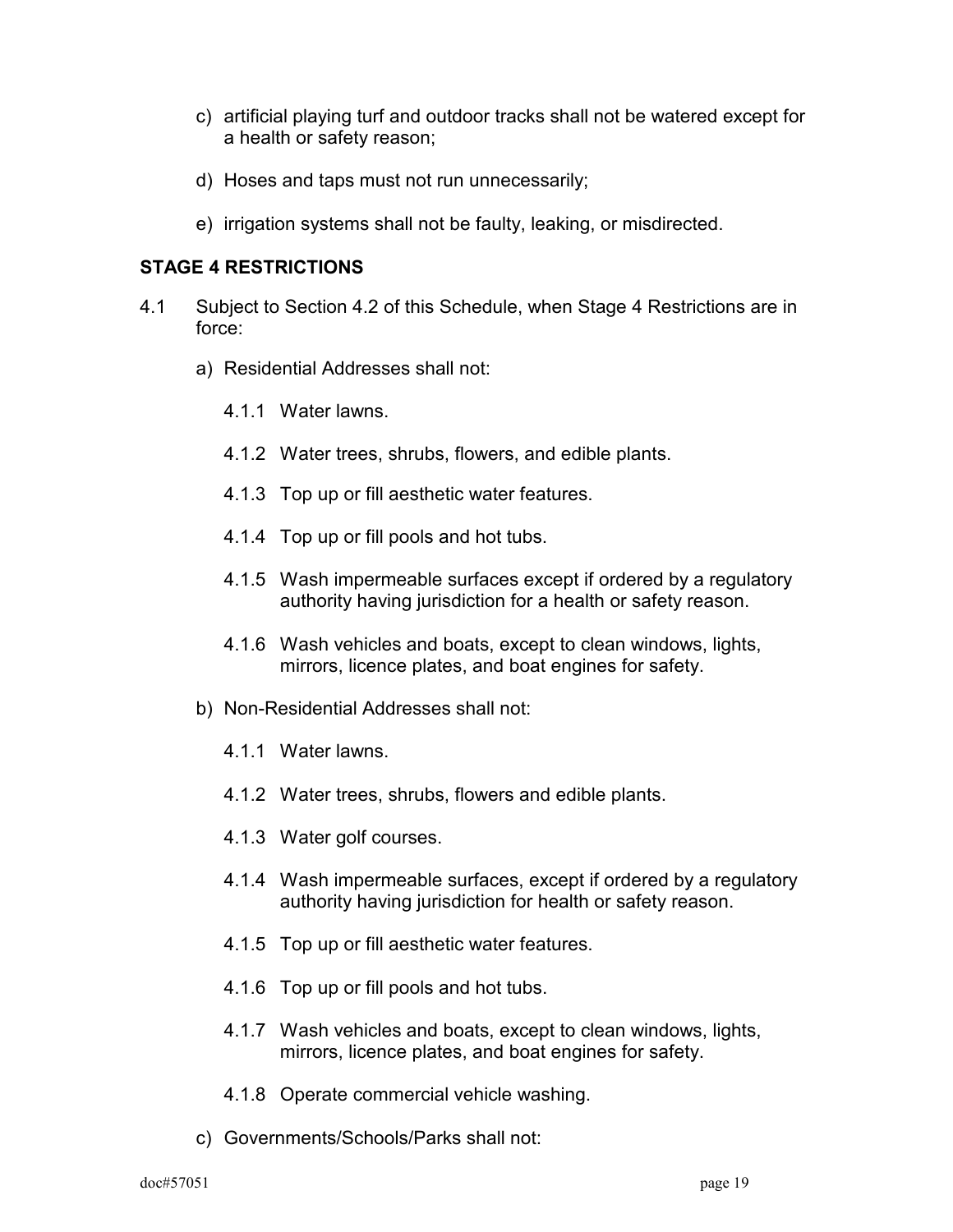- 4.1.1 Water lawns and grass boulevards.
- 4.1.2 Water trees, shrubs, flowers and edible plants.
- 4.1.3 Water soil-based playing fields.
- 4.1.4 Water sand-based playing fields.
- 4.1.5 Flush water mains.
- 4.1.6 Operate water play parks.
- 4.1.7 Top up or fill aesthetic water features.
- 4.1.8 Top up or fill pools and hot tubs.
- 4.1.9 Wash vehicles and boats, except to clean windows, lights, mirrors, licence plates, and boat engines for safety.
- 4.2 Notwithstanding Sections 4.1 and 4.2, when Stage 4 Restrictions are in force:
	- a) all hoses shall have an automatic shut-off device;
	- b) water shall not unnecessarily run off on impermeable surfaces such as driveways, curbs, pathways, or gutters when watering lawns and plants;
	- c) artificial playing turf and outdoor tracks shall not be watered except for a health or safety reason;
	- d) Hoses and taps must not run unnecessarily;
	- e) irrigation systems shall not be faulty, leaking, or misdirected.

### **EXEMPTIONS**

- 5.1 The restrictions set out in Parts 1-3 of this Schedule do not apply to a Person operating under a valid and subsisting Water Use Plan issued under Part 4 of this Bylaw, provided that the Person is in compliance with the Water Use Plan.
- 5.2 Notwithstanding the activation of any stage of water restrictions, the Corporation of the City of New Westminster may use water and is exempt from the water restrictions applicable to that stage, where use of water is needed to carry out activities needed for the purpose of protecting public health and safety.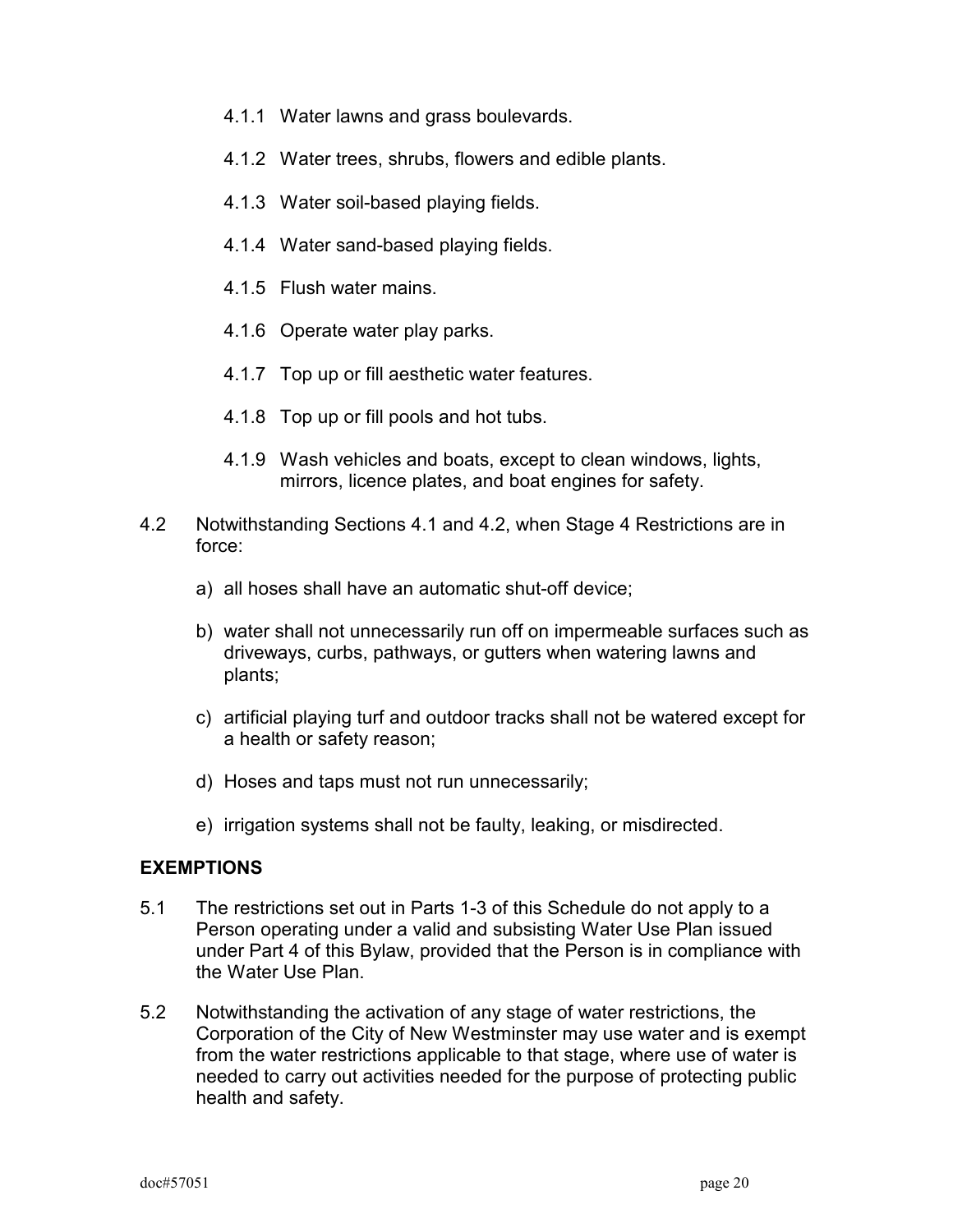# **SCHEDULE 2 DELETED**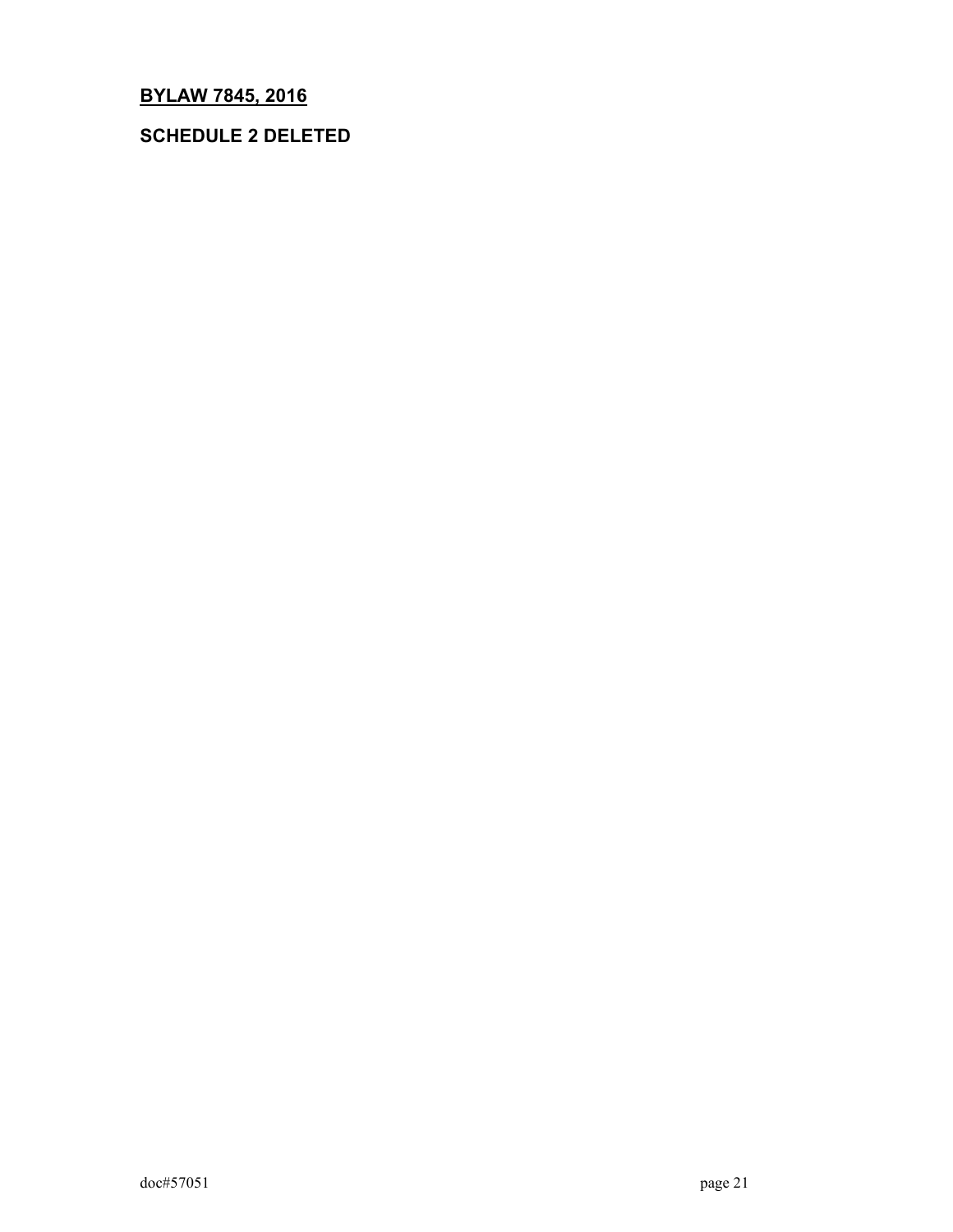## **SCHEDULE 3 DELETED**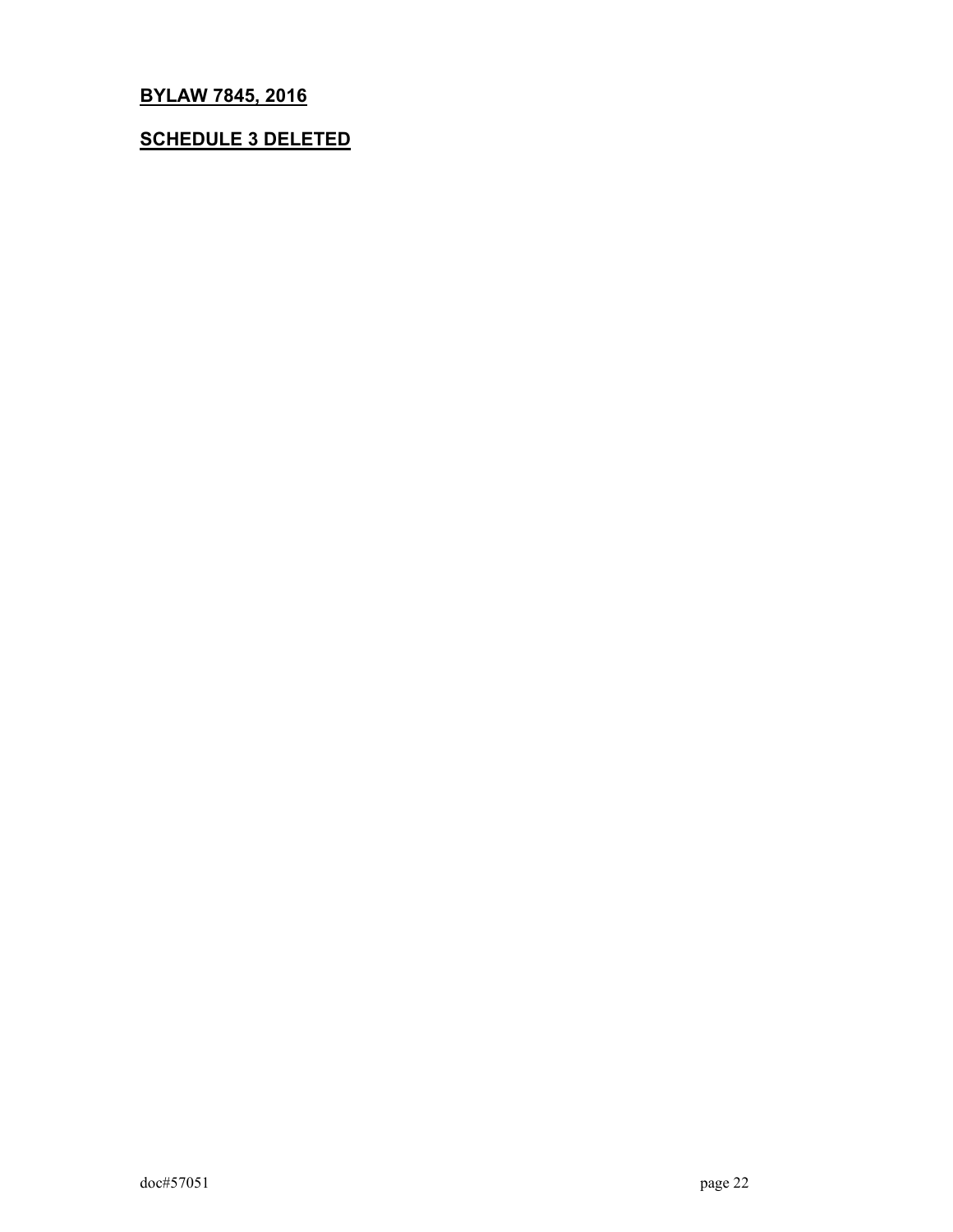# **SCHEDULE 4 DELETED**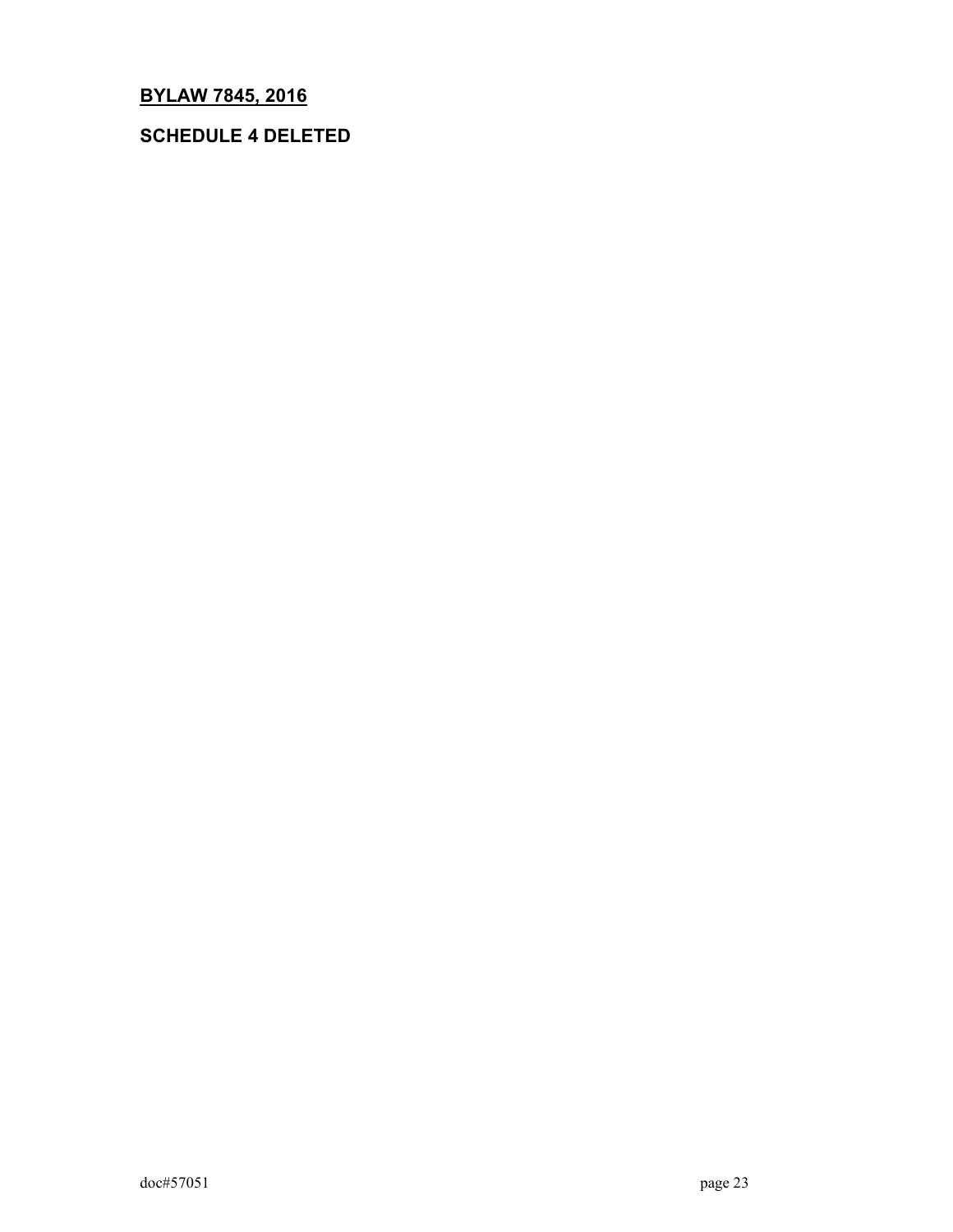# **SCHEDULE 5 DELETED**